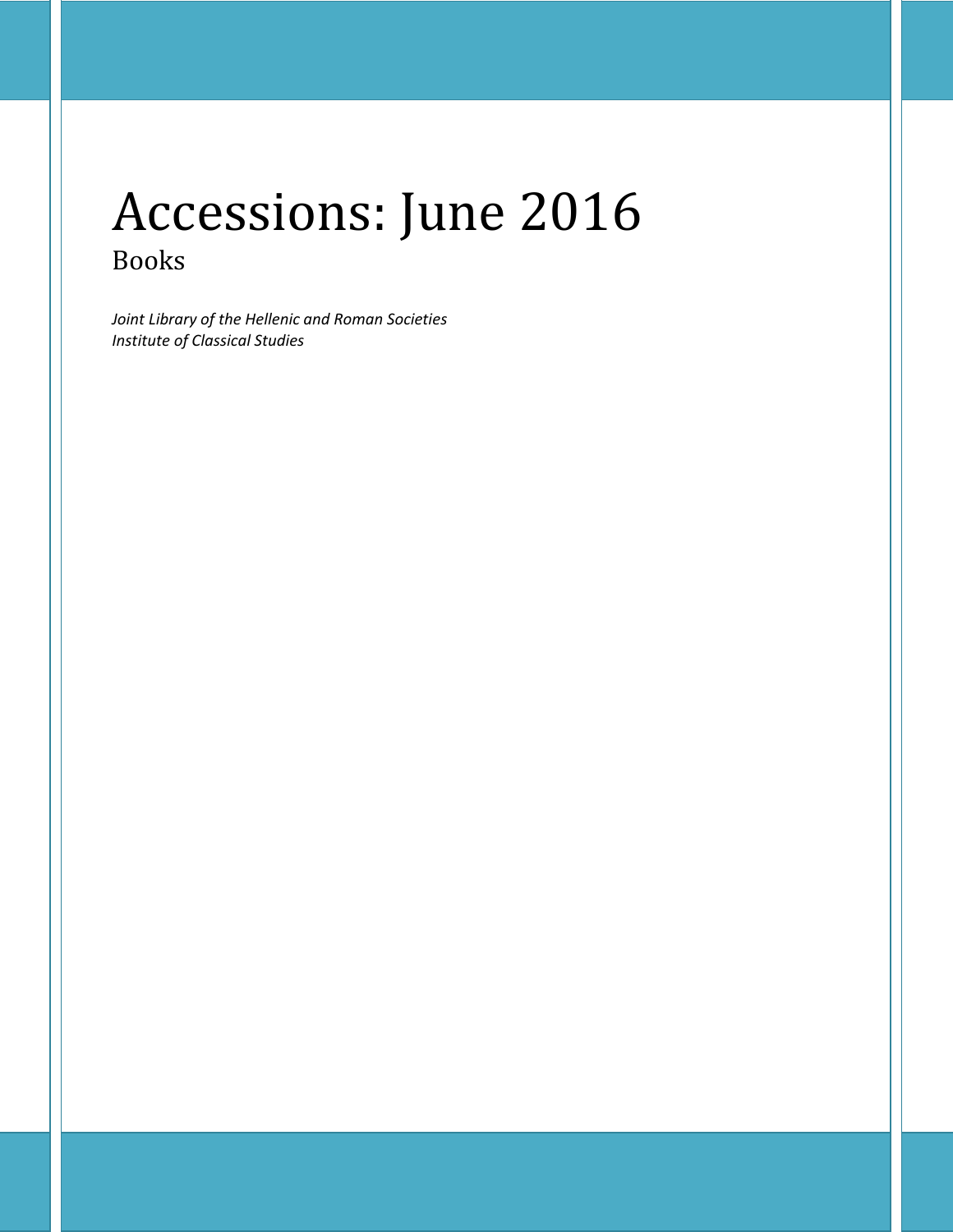## **Table of Contents**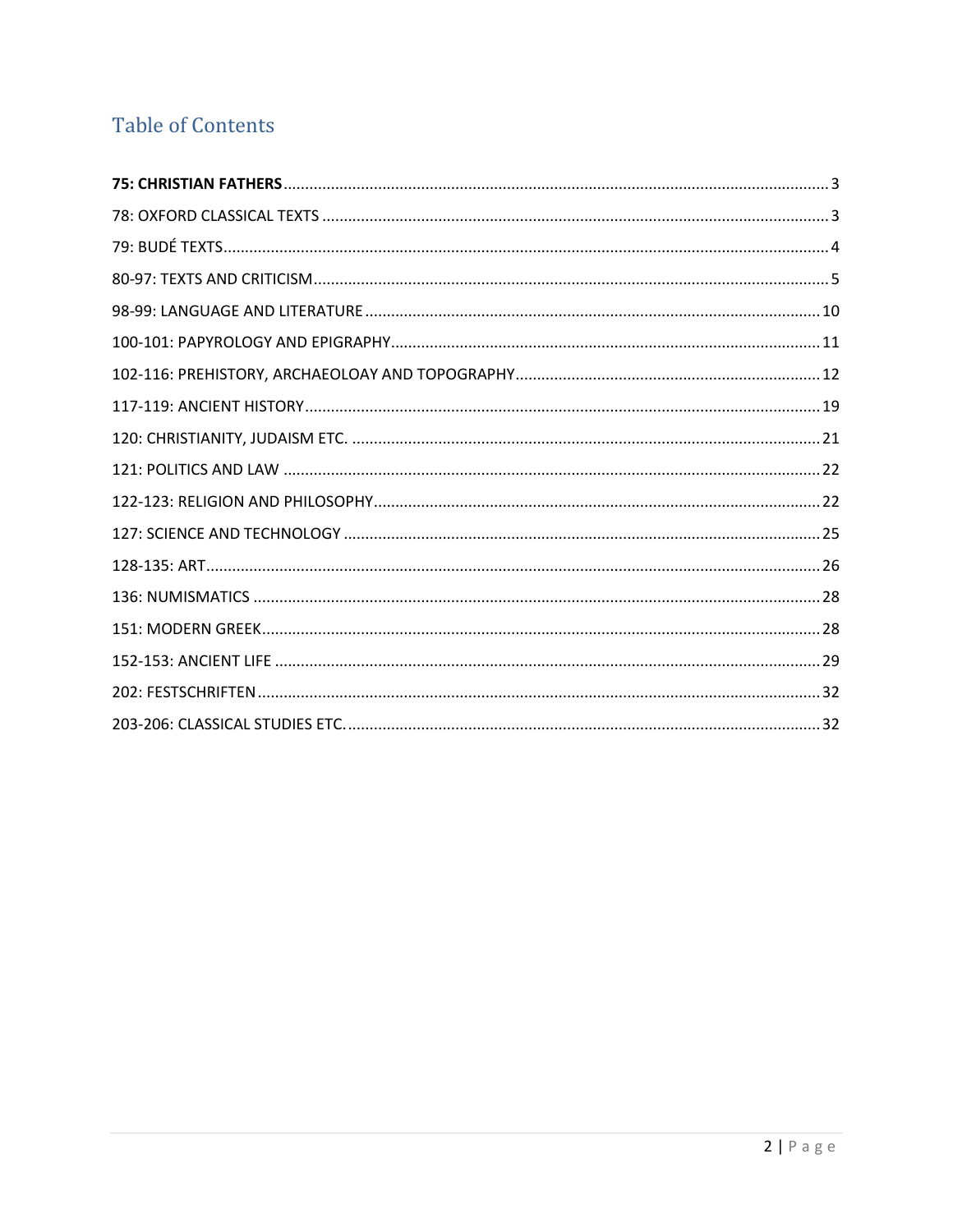## <span id="page-2-0"></span>**75: CHRISTIAN FATHERS**

75: MAC. Macarius, Magnes, active 403. Apocriticus / Macarius ; translated with commentary by Jeremy M. Schott and Mark J. Edwards. Translated texts for historians ; v. 62. Liverpool : Liverpool University Press, 2015. 303 p. ; 21 cm. 1781381291 (hbk.). 9781781381298 (hbk.) : £75.00. 1781381305 (pbk.). 9781781381304 (pbk.) : £18.99. H.

75: SID. Sidonius Apollinaris, Saint, 431 or 432-approximately 487. Amici di penna : dall'epistolario di Sidonio Apollinare / [a cura di] Patrizia Mascoli. Biblioteca tardoantica ; 10. Bari : Edipuglia, 2016. 182 p. ; 24 cm. 8872287847 (pbk.). 9788872287842 (pbk.) : €30.00.

## <span id="page-2-1"></span>**78: OXFORD CLASSICAL TEXTS**

78 Copy 1: LIV. Livy. Titi Livi ab urbe condita. Tomus III, Libri XXI-XXV / recognouit ed adnotatione instruxit John Briscoe. Scriptorum classicorum bibliotheca Oxoniensis. Oxonii : E typographeo Clarendoniano, 2016. xxxix, 391 p. ; 20 cm. 0199686165 (hbk.). 9780199686162 (hbk.) : £40.00. R.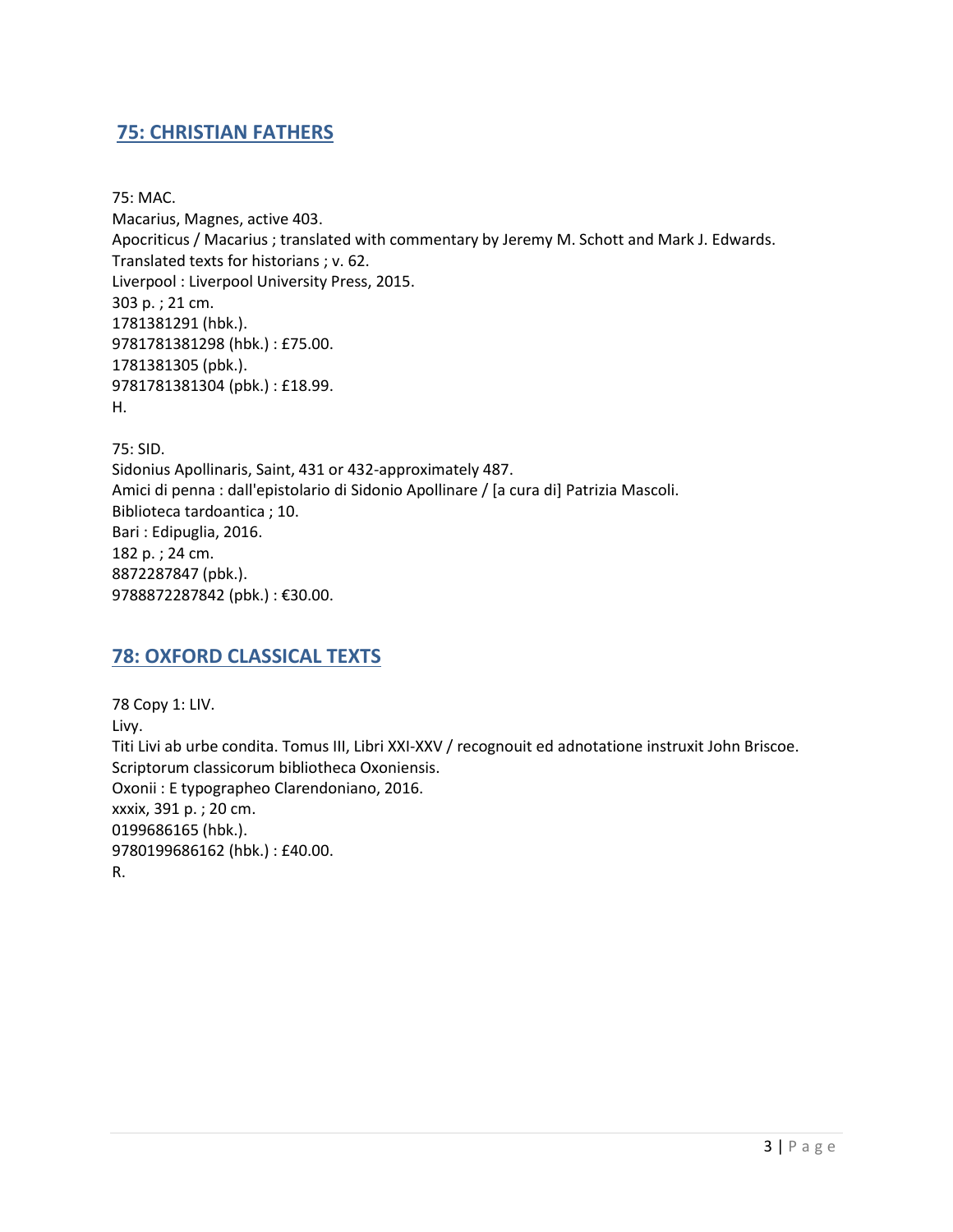## <span id="page-3-0"></span>**79: BUDÉ TEXTS**

79: AVI.

Avitus, Saint, Bishop of Vienne. Lettres / Avit de Vienne ; introduction et texte établi par Elena Malaspina ; traduction et notes par Marc Reydellet. Collection des universités de France. Série latine ; 411. Paris : Les Belles Lettres, 2016. clxxviii, 261 [i.e. 445] p. ; 20 cm. 2251014713 (pbk.). 9782251014715 (pbk.) : €55.00.

79: DIO.

Dionysius, of Halicarnassus. Antiquités romaines. Tome VI, Livre VI / Denys d'Halicarnasse ; texte établi et traduit par Jacques-Hubert Sautel. Collection des universités de France. Série grecque ; 522. Paris : Les Belles Lettres, 2016. cxxvi, 302 [i.e. 442] p. ; 20 cm. 2251006060 (pbk.). 9782251006062 (pbk.) : €55.00. H.

79: MAX. Maximos, ho Ephesios, -372. Des initiatives / Maxime ; texte établi, traduit et annoté par Nicola Zito. Collection des universités de France. Série grecque ; 521. Paris : Les Belles Lettres, 2016. xcvi, 204 [i.e. 232] p. ; 20 cm. 2251006052 (pbk.). 9782251006055 (pbk.) : €33.00.

79: STR. Strabo. Géographie. Tome XII, Livre XV, L'Inde, l'Ariane et la Perse / Strabon; texte établi et traduit par Pierre-Olivier Leroy. Collection des universités de France. Série grecque ; 523. Paris : Les Belles Lettres, 2016. ccv, 319 [i.e. 413] p. : [4] maps ; 20 cm. 2251006079 (pbk.). 9782251006079 (pbk.) : €55.00.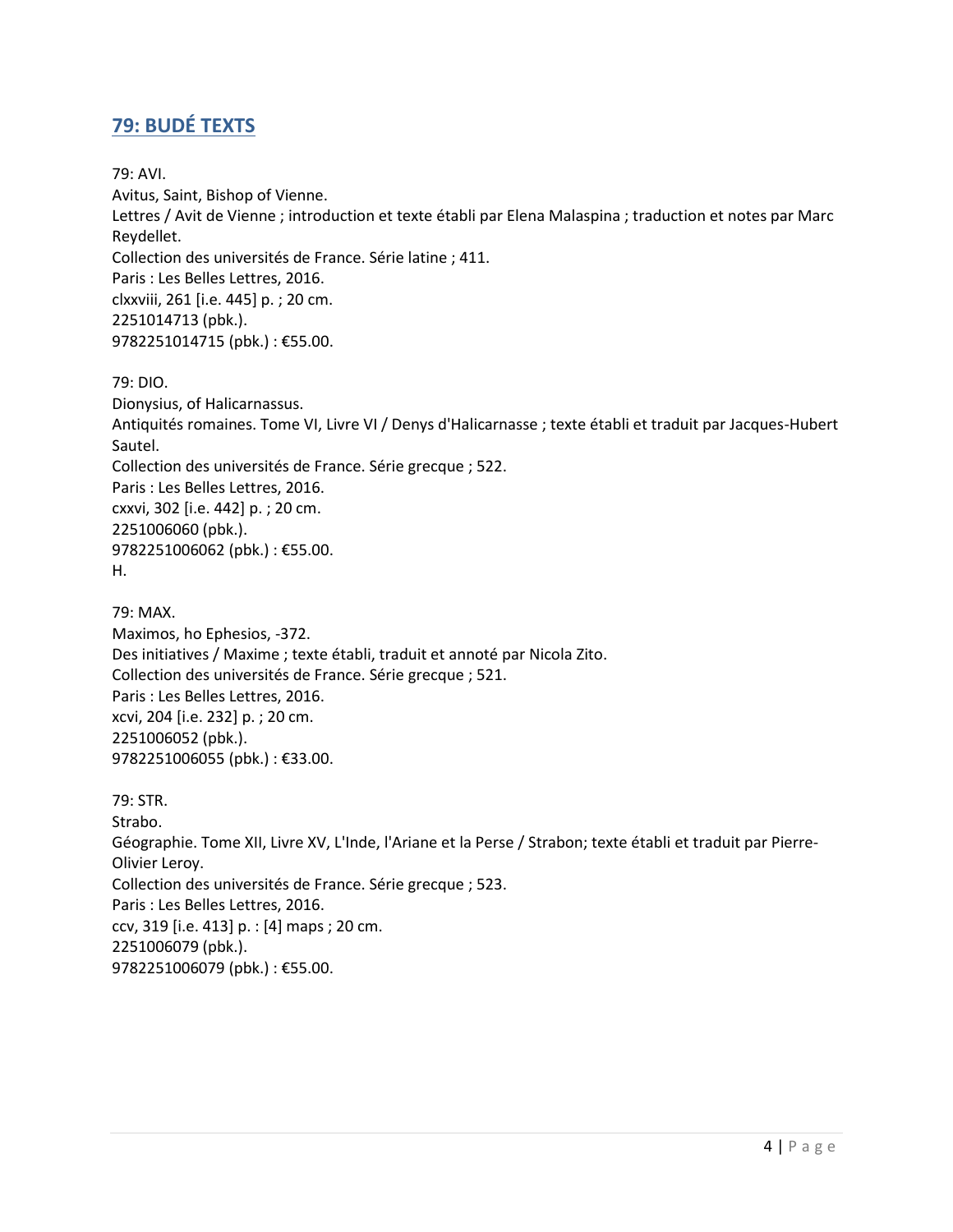## <span id="page-4-0"></span>**80-97: TEXTS AND CRITICISM**

80.7: STA. Stamoulakēs, Iōannēs P. To lexilogio tēs mythistorias tou Aisōpou : didaktorikē diatrivē / Iōannēs P. Stamoulakēs. Vivliothēkē Sophias N. Saripoulou ; 124. Athēna : Ethniko kai Kapodistrias Panepistēmio Athēnōn, Philosophikē Scholē, 2016. 520 p. ; 24 cm. 9605260328 (pbk.). 9789605260323 (pbk.): €48.00. H.

#### 81.11A.

Ronzitti, Rosa. Il gallo contro il mulino : due epigrammi di Antipatro di Tessalonica a confronto con testi iranici, latini, norreni e vedici / Rosa Ronzitti. Themata b ; 7. Tivoli (Roma) : Edizioni Tored, 2015. 85 p. : ill. (some col.) ; 21 cm. 8888617825 (pbk.). 9788888617824 (pbk.) : €20.00.

82R: CAT.

Studi su Aristotele e l'Aristotelismo / a cura di Elisabetta Cattanei, Francesco Fronterotta, Stefano Maso. Studi di storia della filosofia antica ; 1. Roma : Edizioni di storia e letteratura, 2015. xv, 139 p. ; 24 cm. 8863727759 (pbk.). 9788863727753 (pbk.) : €24.00.

82R: WOL. Wolfram, Friedrich, 1940- Anthropologie der Gewissheit : ein Versuch über den Glaubensbegriff bei Aristoteles / von Friedrich Wolfram ; herausgegeben von Helmuth Vetter, Alfred Dunshirn und Hans Schelkshorn. Wien : Holzhausen, der Verlag, 2016. 112 p. ; 24 cm. 3902976608 (hbk.). 9783902976604 (hbk.) : €24.99. H.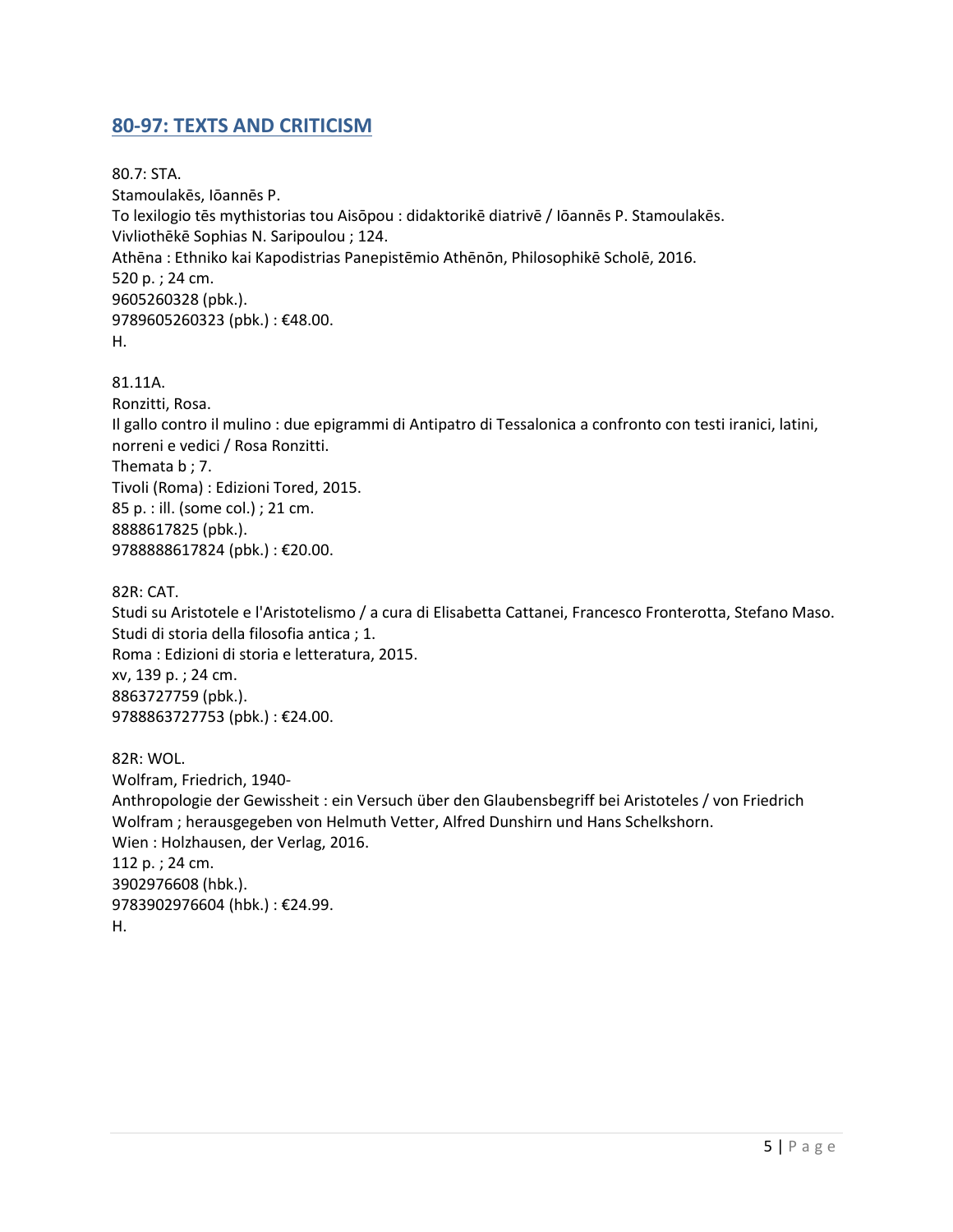83.1 Copy 2: SOR. Aristotle transformed : the ancient commentators and their influence / edited by Richard Sorabji. 2nd ed. London : Bloomsbury, 2016. xlvii, 595 p. : ill. ; 25 cm. 1472589076 (hbk.). 9781472589071 (hbk.) : £120.00. H.

83.22E: PEE. Peer, Ayelet. Julius Caesar's Bellum Civile and the composition of a new reality / by Ayelet Peer. Farnham, Surrey ; Burlington, VT : Ashgate Publishing Company, 2015. x, 200 p. ; 24 cm. 1472452070 (hbk.). 9781472452078 (hbk.) : £70.00. 9781472452085 (e-book). 9781472452092 (e-pub). R.

85.37A: NAA. De Samos à Rome : personnalité et influence de Douris / sous la direction de Valérie Naas et Mathilde Simon. Modernité classique. Nanterre : Presses universitaires de Paris Ouest, 2016. 371 p. : ill. ; 21 cm. 2840162075 (pbk.). 9782840162070 (pbk.) : €23.00.

88M: ARG. Argyropoulou, Christina. Hē poiētikē tou chōrou sta Homērika epē : skēnothesia, skēnographia, eikonopoiia, chōroi kai eidikes chōrētikotētes / Christina Argyropoulou. Homērika meletēmata ; 2. Athēna : Ekdoseis Gavriēlidēs, 2016. 523 p. : ill. ; 22 cm. 9605764563 (pbk.). 9789605764562 (pbk.) : €32.00.

89.1B. Flores, Enrico, 1936- Orazio lirico : con antologia delle Odi / Enrico Flores. Biblioteca di studi umanistici ; 12. Napoli : La scuola di Pitagora, 2016. 227 p. ; 21 cm. 8865424869 (pbk.). 9788865424865 (pbk.) : €20.00. R.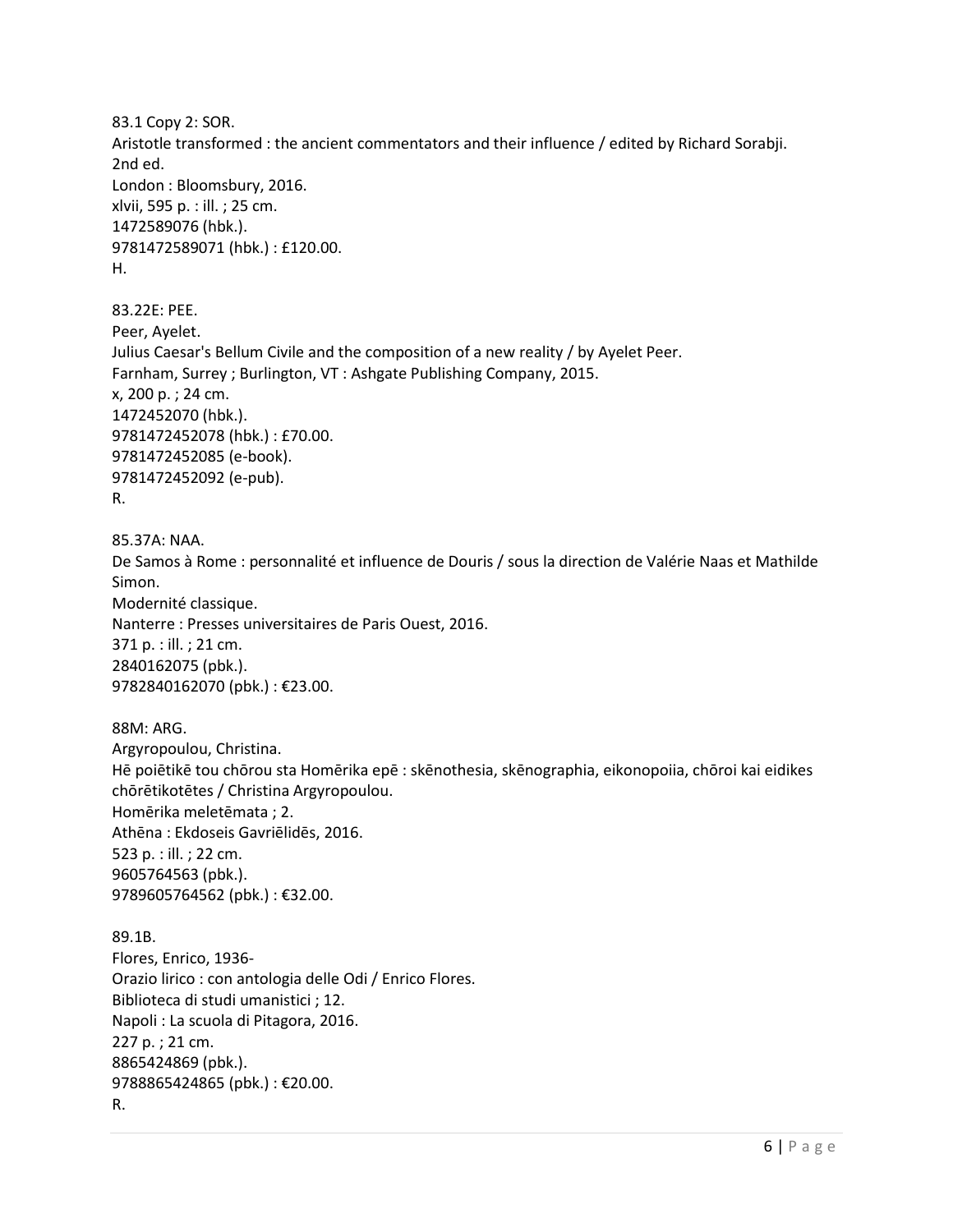X89.6. I Babyloniaca di Giamblico : testimonianze e frammenti / Marco Barbero. Minima philologica. Serie greca ; 7. Alessandria : Edizioni dell'Orso, 2015. xxiv, 169 p. ; 21 cm. 8862746393 (pbk.). 9788862746397 (pbk.) : €17.00. 89.31. Libanius. Musterreden / Libanios ; eingeleitet, übersetzt und kommentiert von Ulrich Lempp. Bibliothek der griechischen Literatur ; Bd. 78.

Stuttgart : Anton Hiersemann, 2015. xxxi, 317 p. ; 24 cm. 3777215104 (hbk.). 9783777215105 (hbk.) : €198.00.

H.

89.38: BOZ. Bozia, Eleni. Lucian and his Roman voices : cultural exchanges and conflicts in the late Roman empire / Eleni Bozia. Routledge monographs in classical studies ; 19. New York ; London : Routledge, 2015. 222 p. : 6 ill. ; 24 cm. 1138796751 (hbk.). 9781138796751 (hbk.) : £90.00. H. or R.

91.1M: FUL. Fulkerson, Laurel, 1972- Ovid : a poet on the margins / Laurel Fulkerson. Classical world series. London ; New York, NY : Bloomsbury Academic, 2016. 104 p. ; 22 cm. 1472531345 (pbk.). 9781472531346 (pbk.) : £14.99. R.

XST.8. Traduire les scholies de Pindare ... 2, Interprétation, histoire, spectacle / édité par S. David, C. Daude, E. Geny et C. Muckensturm-Poulle ; préface de Jean Schneider. Dialogues d'histoire ancienne. Supplément ; 13. [Besançon] : Presses universitaires de Franche-Comté, [2015]. 190 p. ; 22 cm. 2848675292 (pbk.). 9782848675299 (pbk.) : €20.00.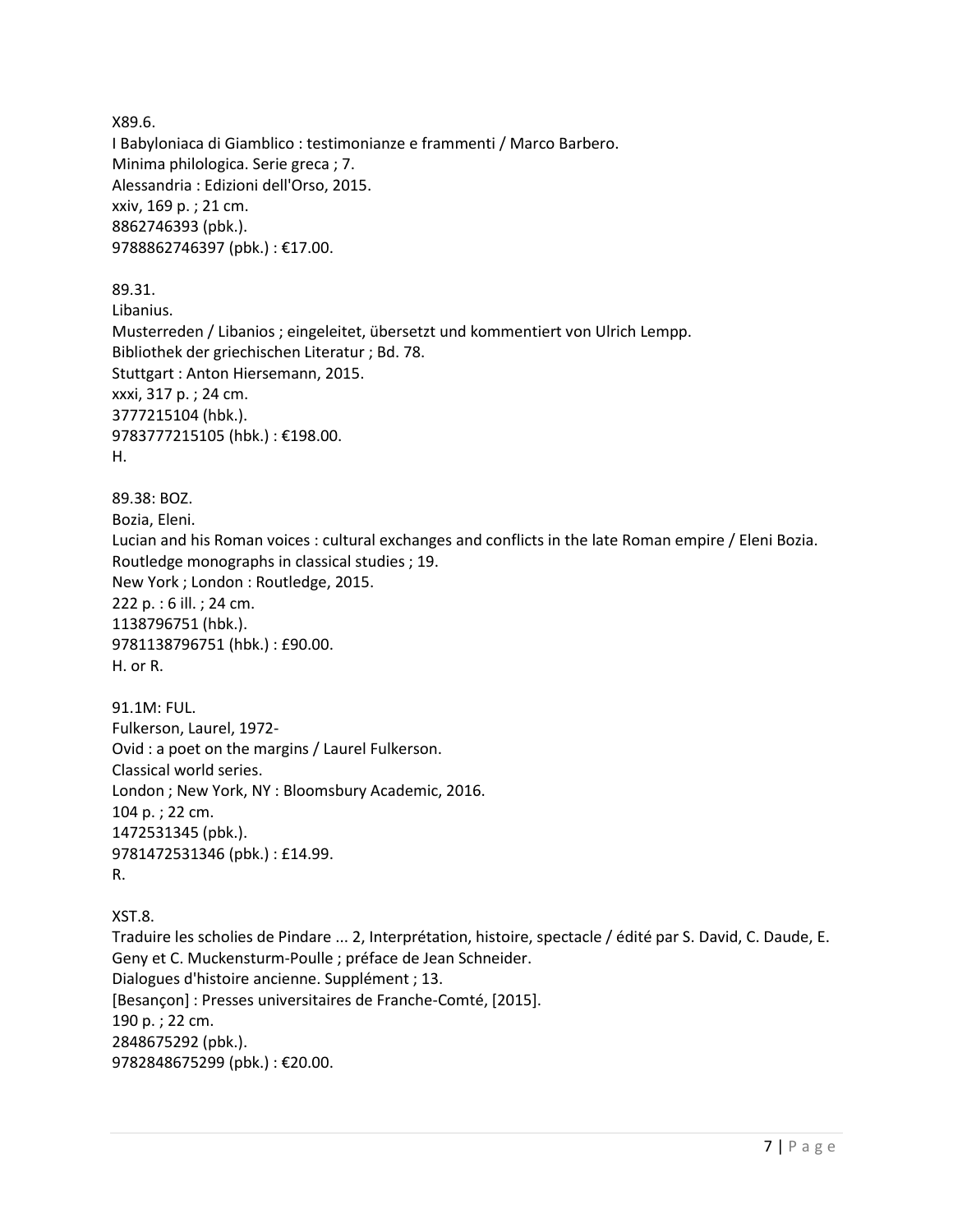92.2i: LAM. Lamascus, Lorelle D. The poverty of Eros in Plato's Symposium / Lorelle D. Lamascus. Bloomsbury studies in ancient philosophy. London ; New York : Bloomsbury Academic, 2016. viii, 188 p. ; 24 cm. 1474213804 (hbk.). 9781474213806 (hbk.) : £65.00. H. 92.3: COR. Corey, David D. The sophists in Plato's dialogues / David D. Corey. Albany : State University of New York Press, 2015. xii, 316 p. ; 23 cm. 1438456174 (hbk.). 9781438456171 (hbk.) : \$85.00. 1438456182 (pbk.). 9781438456188 (pbk.) : \$25.95. 1438456190 (e-book). 9781438456195 (e-book). H. 93.4C: CLA. Clark, Stephen R. L. Plotinus : myth, metaphor, and philosophical practice / Stephen R.L. Clark. Chicago ; London : The University of Chicago Press, 2016. xxi, 344 p. ; 24 cm. 022633967X (hbk.). 9780226339672 (hbk.) : £38.50 / \$55.00. 022633970X (e-book). 9780226339702 (e-book). R. X93.23. Psellus, Michael. Vita di s. Aussenzio di Bitinia / Michele Psello ; introduzione, traduzione e commento a cura di Paolo Varalda. Hellenica ; 49. Alessandria : Edizioni dell'Orso, 2014. 212 p. ; 24 cm. 886274529X (pbk.). 9788862745291 (pbk.) : €20.00.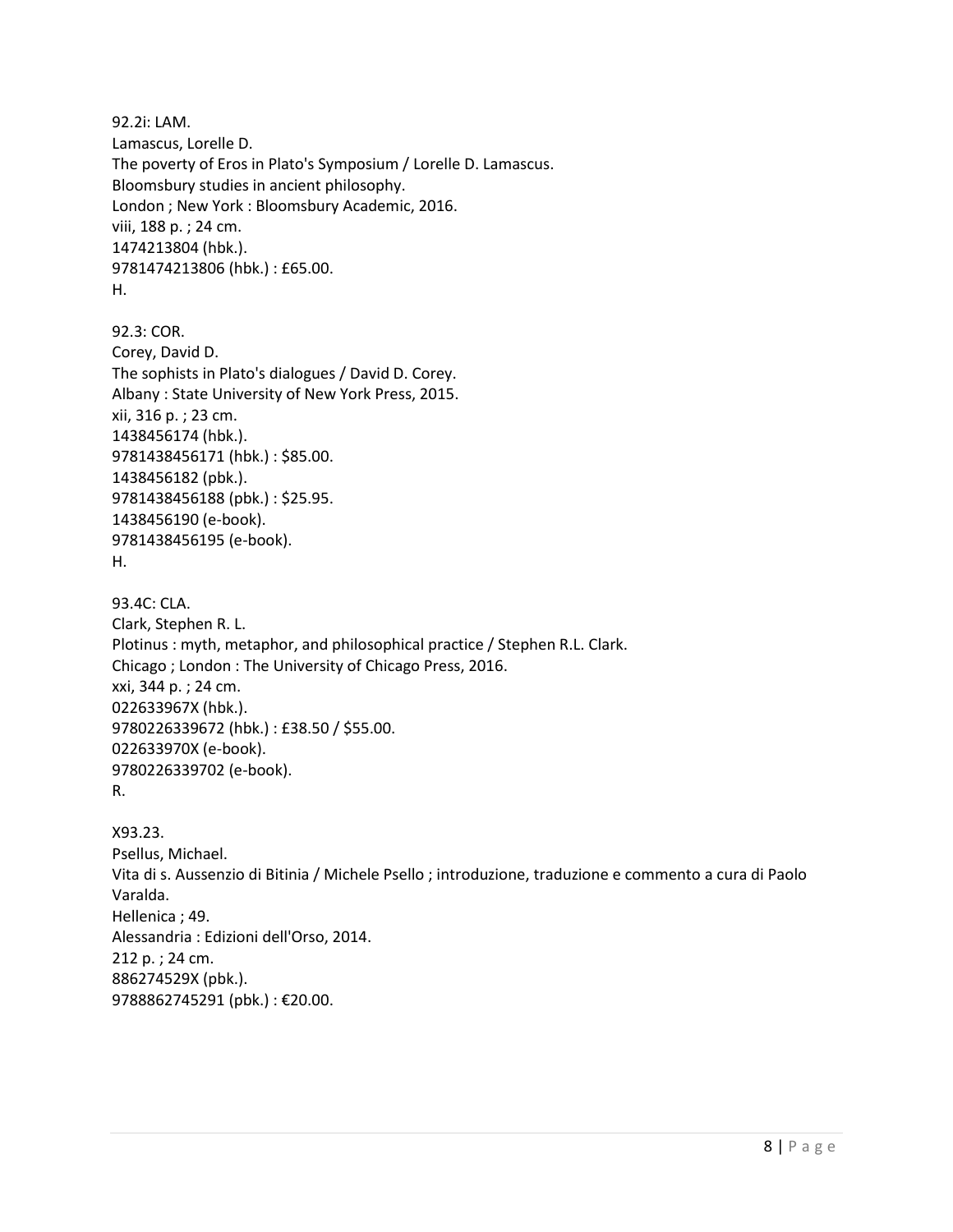94.23G: MAS. Master, Jonathan, 1979- Provincial soldiers and imperial instability in the Histories of Tacitus / Jonathan Master. Ann Arbor : University Of Michigan Press, 2016. viii, 238 p. ; 24 cm. 0472119834 (hbk.). 9780472119837 (hbk.) : \$70.00. R.

95.2. Pacelli, Valerio. Teodette di Faselide, frammenti poetici : introduzione, testo critico, traduzione e commento / Valerio Pacelli. Drama ; neue Serie Bd. 19. Tübingen : Narr, 2016. 268 p. ; 24 cm. 3823380044 (pbk.). 9783823380047 (pbk.) : €58.00.

97.36.

Byzantine readings of ancient historians : texts in translation with introductions and notes / [compiled and translated by] Anthony Kaldellis. Routledge classical translations. London ; New York, NY : Routledge, 2015. [vi], 188 p. ; 23 cm. 0415732328 (hbk.). 9780415732321 (hbk.) : £75.00. 9781315720067 (e-book). H.

97.60D: BAK.

Science et exégése : les interprétations antiques et médiévales du récit biblique de la création des éléments (Genèse 1,1-8) / Béatrice Bakhouche. Bibliothèque de l'École des hautes études. Section des sciences religieuses ; v. 167. Turnhout : Brepols Publishers, 2016. 384 p. : ill. ; 24 cm. 2503567037 (pbk.). 9782503567037 (pbk.) : €70.00. H.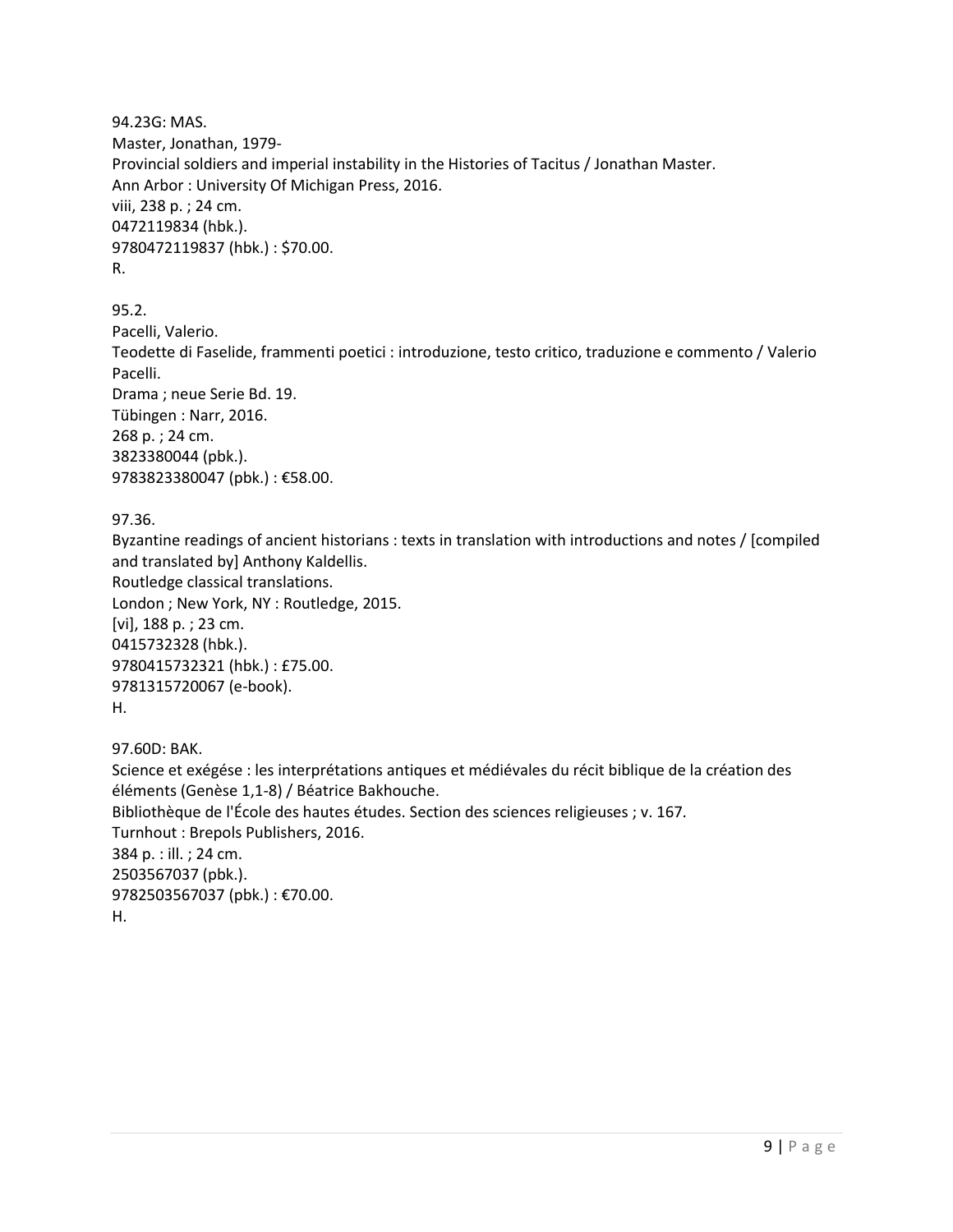## <span id="page-9-0"></span>**98-99: LANGUAGE AND LITERATURE**

99A.1: FLO. Flores, Enrico, 1936- Nelle traiettorie del tempo e del segno : studi di letteratura greca e latina / Enrico Flores. Forme materiali e ideologie del mondo antico ; 48. Napoli : Liguori, 2015. viii, 358 p. : facsims ; 24 cm. 8820766345 (pbk.). 9788820766344 (pbk.) : €34.99. R.

99A.2: MAR. Markezinēs, Vasileios. Hē archaia hellēnikē poiēsē : epikē, lyrikē, tragikē me to vlemma kallitechnōn kai psychologōn / Vasileios Markezinēs. Athēna : Siderēs, 2015. 670 p. : 51 col. ill. ; 24 cm. 9600807116 (pbk.). 9789600807110 (pbk.) : €34.00.

ST.9.

Gainsford, Peter. Early Greek hexameter poetry / by Peter Gainsford. Greece & Rome. New surveys in the classics ; no. 43. Cambridge : Published for the Classical Association, Cambridge University Press, 2015 (2016). x, 150 p. ; 24 cm. 1316608883 (pbk.). 9781316608883 (pbk.) : £16.99.

99D: SCH. Schmid, Alfred, wissenschaftlicher Assistent. Die Geburt des Historischen aus dem Geiste der Politik : zur Bedeutung frühgriechischer Geschichtsschreibung, mit einem Seitenblick auf Altchina / Alfred Schmid. Schwabe interdisziplinär ; 9. Basel : Schwabe Verlag, 2016. 596 p. ; 23 cm. 3796534597 (hbk.). 9783796534591 (hbk.) : €68.00. 9783796534706 (online). H.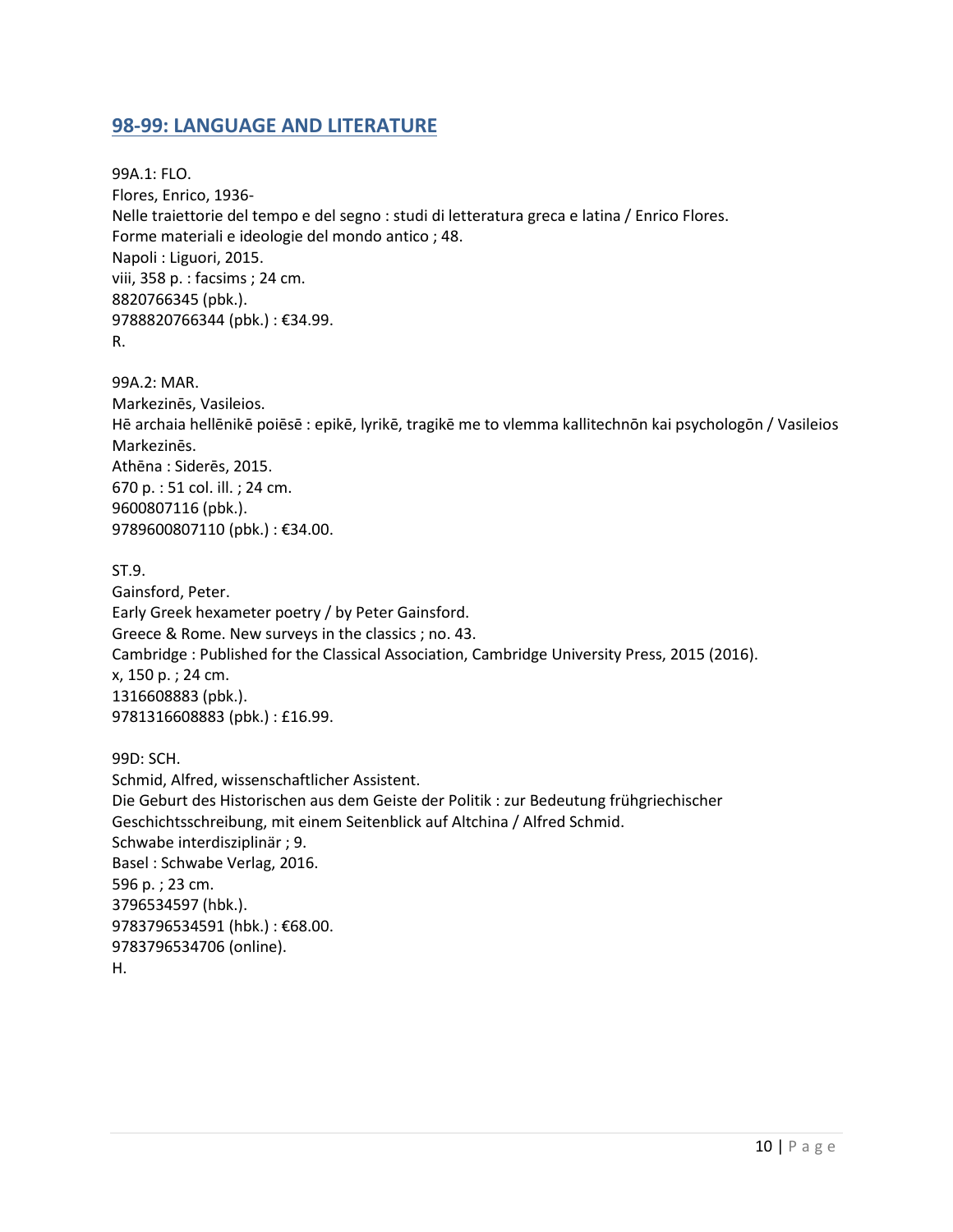99G: FIT. Fitzgerald, William, 1952- Variety : the life of a Roman concept / William Fitzgerald. Chicago ; London : University of Chicago Press, 2016. ix, 243 p. ; 23 cm. 022629949X (hbk.). 9780226299495 (hbk.) : £38.50 / \$55.00. R.

## <span id="page-10-0"></span>**100-101: PAPYROLOGY AND EPIGRAPHY**

100H: VIE. Hieroglyphen und Alphabete : 2500 Jahre Unterricht im alten Ägypten / herausgegeben von Bernhard Palme. Nilus. Studien zur Kultur Ägyptens und des Vorderen Orients ; Bd. 23. Wien : Phoibos Verlag, 2016. 114 p. : col. ill., facsims ; 24 cm. 3851611527 (pbk.). 9783851611526 (pbk.) : €26.36. H.

100J Copy 1: OXY. The Oxyrhynchus papyri. Vol. 82 / edited with translations and notes by N. Gonis, F. Maltomini and W.B. Henry, S. Slattery ; with contributions by S. Beresford .. [et al.]. Graeco-Roman memoirs ; no. 103. London : Egypt Exploration Society, 2016. [xii], 200 p., 12 p. of plates : facsims ; 26 cm. 0856982229 (hbk.). 9780856982309 (hbk.) : £85.00. H.

100M: LON. Tomlin, Roger S. O., 1943- Roman London's first voices : writing tablets from the Bloomberg excavations, 2010-14 / Roger S.O. Tomlin. MOLA monograph series ; 72. [London] : MOLA (Museum of London Archaeology), 2016. xv, 309 p. : ill. (chiefly col.), plans ; 31 cm. 1907586407 (hbk.). 9781907586408 (hbk.) : £32.00. B.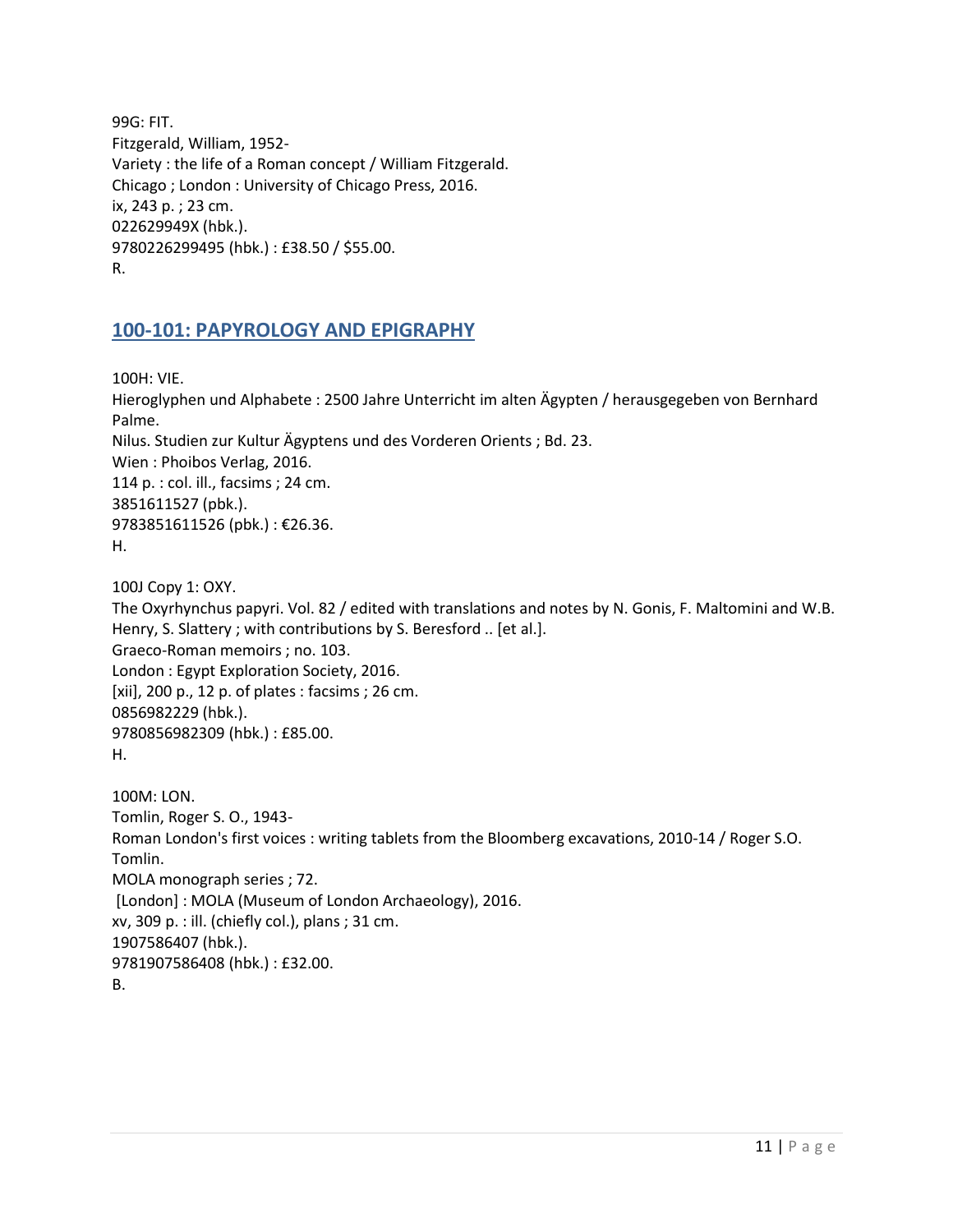X101B: STR.

Axōn : studies in honor of Ronald S. Stroud / epimeleia, Angelos P. Matthaiou, Nikolaos Papazarkadas. Hellēnikē Epigraphikē Hetaireia ; 17. Athēnai : Hellēnikē Epigraphikē Hetaireia, 2015. 2 v. (747 p.) : ill., port., facsim. ; 24 cm. 6188230608 (set : pbk.). 9786188230606 (set : pbk.) : €168.00. 960992977X (v. 1 : pbk.). 9789609929776 (v. 1 : pbk.). 9609929788 (v. 2 : pbk.). 9789609929783 (v. 2 : pbk.).

X101H.5: GUA. Gamo, Emilio. Corpus de inscripciones latinas de la provincia de Guadalajara / Emilio Gamo Pazos. Guadalajara : Diputación Provincial de Guadalajara, 2012. 367 p. : ill., maps ; 24 cm. 8492502266 (pbk.). 9788492502264 (pbk.) : €15.00.

## <span id="page-11-0"></span>**102-116: PREHISTORY, ARCHAEOLOAY AND TOPOGRAPHY**

102B: GOR.

Beyond thalassocracies : understanding processes of Minoanisation and Mycenaeanisation in the Aegean / edited by Evi Gorogianni, Peter Pavúk and Luca Girella. Oxford ; Philadelphia : Oxbow Books, 2016. x, 224 p. : ill., maps ; 29 cm. 1785702033 (hbk.). 9781785702037 (hbk.) : £45.00. 9781785702044 (digital). H.

ST.1.

Metaphysis ritual, myth and symbolism in the Aegean Bronze Age : proceedings of the 15th International Aegean Conference, Vienna, Institute for Oriental and European Archaeology, Aegean and Anatolia Department, Austrian Academy of Sciences and Institute of Classical Archaeology, University of Vienna, 22-25 April 2014 / edited by Eva Alram-Stern [and 4 others]. Aegaeum : Annales liégeoises et PASPiennes d'archéologie égéenne ; 39. Leuven : Peeters, 2016. xvi, 600 p., 159 p. of plates : ill. (some col.) ; 30 cm. 9042933666 (hbk.). 9789042933668 (hbk.) : €140.00.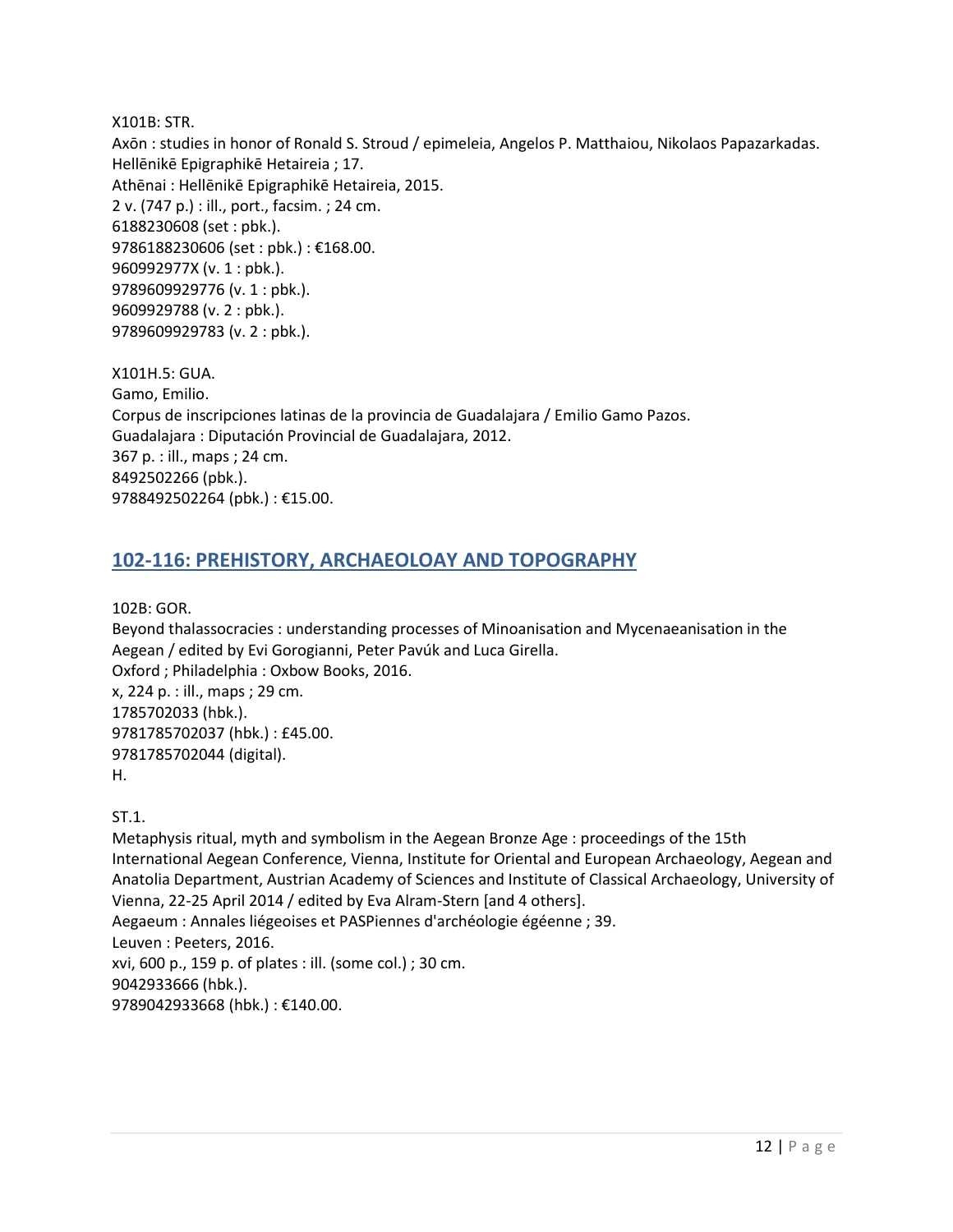X105E: CYR.

Frézouls, Edmond.

Le Théâtre de Cyrrhus : d'après les archives d'Edmond Frézouls / sous la direction de Jeanine Abdul Massih ; avec les contributions de Frédéric Alpi and four others = Masra Srs : istindan ilá wath'iq Idmn Frzls / bi-idrat Jnn ʻAbd al-Mas ; maʻah mushamat Frdirk Alb and four others.

Cyrrhus ; 1.

Bibliothèque archéologique et historique ; t. 196.

Beyrouth : Institut français du Proche-Orient, 2012.

521 p., [2] folding leaves : ill. (some col.), maps, plans ; 29 cm.

235159195X (hbk.).

9782351591956 (hbk.) : €70.00.

105F.1: MEG.

Zarzecki-Peleg, Anabel.

Yadin's expedition to Megiddo : final report of the archaeological excavations (1960, 1966, 1967 and 1971/2 seasons) / Anabel Zarzecki-Peleg ; with a contribution by Daphna Ben-Tor ; plans and sections: I. Dunayevsky assisted by Y. Portugali, R. Reich.

Qedem : monographs of the Institute of Archaeology ; 56.

Jerusalem : Institute of Archaeology, the Hebrew University of Jerusalem, 2016.

2 v. (xxxi, 333 p., [12] leaves of plates) : ill., plans (chiefly folded) ; 29 cm.

(set : hbk.) : £55.00 / \$80.00.

106F: BRE.

Pontus Euxinus : commentarii Pilsnenses / collegit et suo sumptu edidit Petr Březina. Srní [Rehbergae] : P. Březina, 2014. 80 p. : ill. ; 24 cm. 8026060717 (pbk.). 9788026060710 (pbk.) : Czk. 118.00.

X107B: FRE.

French, D. H. (David H.). Roman roads and milestones of Asia Minor. Vol. 3 / David H. French. Electronic monograph / British Institute at Ankara ; 1-8. [London] : British Institute at Ankara, 2012-15. 8 v. : ill. (some col.), maps ; 30 cm. 1898249261 (fasc. 3). 9781898249269 (fasc. 3). 1898249288 (fasc. 4). 9781898249283 (fasc. 4). 1898249334 (fasc. 5). 9781898249337 (fasc. 5). 1898249342 (fasc. 6). 9781898249344 (fasc. 6). 1898249350 (fasc. 7). 9781898249351 (fasc. 7). 1898249369 (fasc. 8). 9781898249368 (fasc. 8).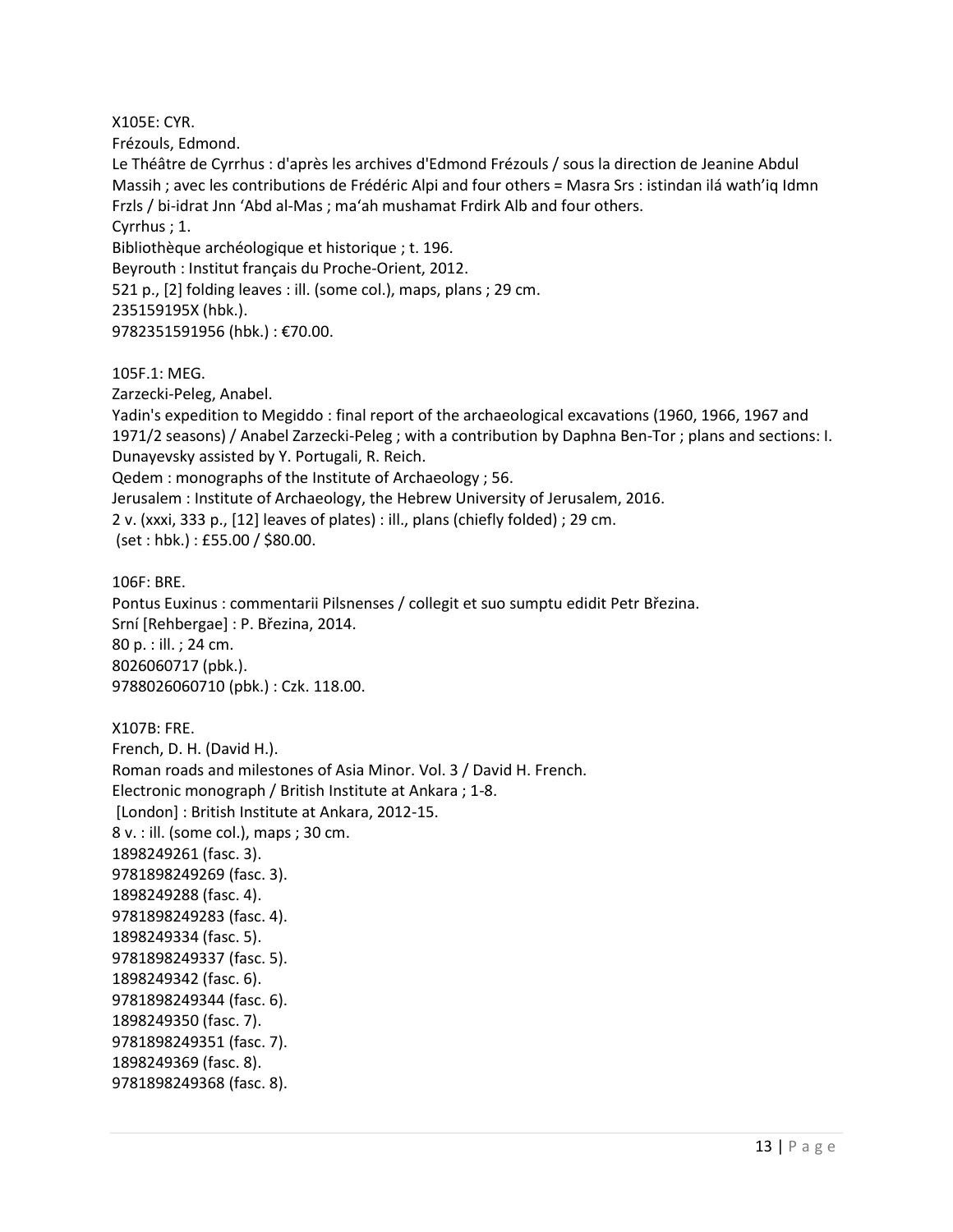X107D: APH.

Aphrodisias papers. 5, Excavation and research at Aphrodisias, 2006-2012 / edited by R.R.R. Smith, J. Lenaghan, A. Sokolicek and K. Welch ; with contributions by A. Chaniotis ... [et al.]. Journal of Roman archaeology. Supplementary series ; no. 103. Portsmouth, R.I. : Journal of Roman Archaeology, 2016. 380 p. : ill., maps, plans ; 29 cm. 1887829709 (hbk.). 9780991373079 (hbk.) : \$149.00.

#### 107D: PER.

Westphalen, Stephan, 1961-

Die Basilika am Kalekapi in Herakleia Perinthos : Bericht über die Ausgrabungen von 1992-2010 in Marmara Ereğlisi / von Stephan Westphalen ; in Zusammenarbeit mit Nușin Asgari, Akıf Ișın und Önder Öztürk ; mit Beiträge von Beate Böhlendorf-Arslan, F. Arzu Demirel und Jürgen J. Rasch. Istanbuler Forschungen ; Bd. 55. Tübingen : Ernst Wasmuth, 2016. vii, 245 p. : 335 ill. (some col.), 4 folding plans ; 30 cm. 3803017769 (hbk.). 9783803017765 (hbk.) : €33.00.

#### R.

ST.20.

Kypromedousa : hommage à Jacqueline Karageorghis / [dir. Antoine Hermary]. Cahier (Centre d'études chypriotes) ; 45. Paris : Centre d'études chypriotes ; Édition-diffusion De Boccard, [2016]. 461 p. : ill. (some col.), maps, plans, ports ; 24 cm.

X109F: RHO.

Erethimia : diamorphōsē kai anadeixē tou hierou tou Erethimiou Apollōnos ston Theologo Rhodou / [epimeleia ekdosēs : Paulos Triantaphyllidēs].

Rhodos : Hypourgeio Politismou kai Athlētismou, Genikē Dieuthynsē Archaiotētōn kai Politistikēs Klēronomias, Ephoreia Archaiotētōn Dōdekanēsou, 2015.

198 p. : ill., plans ; 28 cm.

9609375413 (pbk.).

9789609375412 (pbk.) : €68.00.

ST.28.

In honorem professoris Stanislav Stanilov : ad multos annos / pod redakcijata na Boni Petrunova, Andrej Aladžov, Valeri Grigorov.

Izvestija na Nacionalnija Archeologičeski Institut ; 43.

Sofija : Bălgarska akademija na naukite, Nacionalen archeologičeski institut s muzej, 2016. xxxi, 32-495 p. : ill., maps, plans, ports ; 30 cm.

14 | P a g e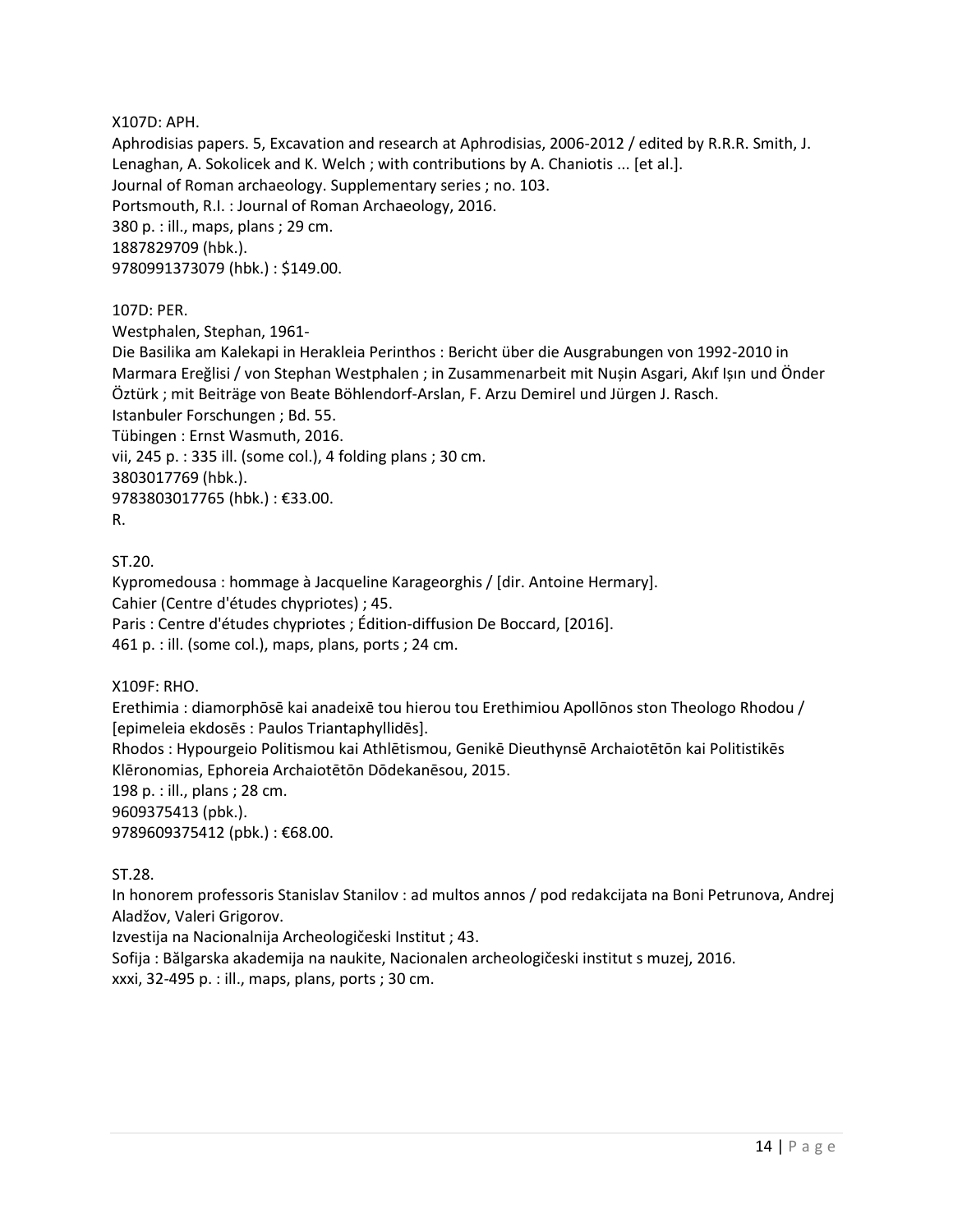#### 110B: CHA.

Rimskata vila pri Chatalka : Bogatstvoto na edin trakijski aristocrat : izlozhba, Sofiia, Nat͡sionalen arkheologicheski muzeĭ, 22 maĭ-10 septembre 2015 g. / Mariia Rekho, Krasimira Karadimitrova, Petia Andreeva, Mariia Kamisheva (autor na anotat͡siite v kataloga) = The Roman villa in Chatalka site : the wealth of a Thracian aristocrat : exhibition, Sofia, National Museum of Archaeology, May 22-September 10, 2015 / Maria Reho, Krassimira Karadimitrova, Petya Andreeva, Maria Kamisheva (author of the catalogue entries).

Sofiia : Natsionalen arkheologicheski muzeĭ, 2015. 88 p. : ill. (chiefly col.), plans ; 25 cm. 9549472396 (pbk.). 9789549472394 (pbk.).

T.Box 269.

Mattingly, Harold B., 1923-

Coins and travels in Greece : an introduction to the coins of ancient Greece with reminiscences of visits by numismatist Harold Mattingly / Harold Mattingly ; drawings by Joanna Mattingly ; edited by Stephen Tyrrell.

Falmouth : Pasticcio, 2012. 63 p. : col. ill., col. maps ; 24 cm. 0957031114 (pbk.). 9780957031111 (pbk.).

#### 112C: THE.

Thesprotia expedition. 3, Landscapes of nomadism and sedentism / edited by Björn Forsén, Nena Galanidou and Esko Tikkala.

Papers and monographs of the Finnish Institute at Athens ; v.22.

Helsinki : Suomen Ateenan-Instituutin säätiö (Foundation of the Finnish Institute at Athens), 2016. ii, 362 p., folding plate : ill., maps, plans ; 25 cm. 9526721128 (pbk.). 9789526850009 (pbk.) : €30.00. H.

112C: TRI. Gerophōka, Helenē. Hē agroikia stē thesē Tria Platania tou nomou Pierias : symvolē stē meletē tēs archaias agroikias / Helenē Gerophōka. Thessalonikē : University Studio Press, 2015. 410 p. : 69 plates, 2 maps, 16 site plans ; 28 cm. 9601222499 (pbk.). 9789601222493 (pbk.) : €60.00.

ST.14.

Athens, modern capital and historic city : challenges for heritage management in times of crisis : thematic issue / Nicholas Karachalis and Ioannis Poulios (eds). Pharos (Netherlands) ; 21.1 (2015). [Leuven] : Peeters, 2015. ix, 132 p. : ill. (some col.), plans ; 24 cm.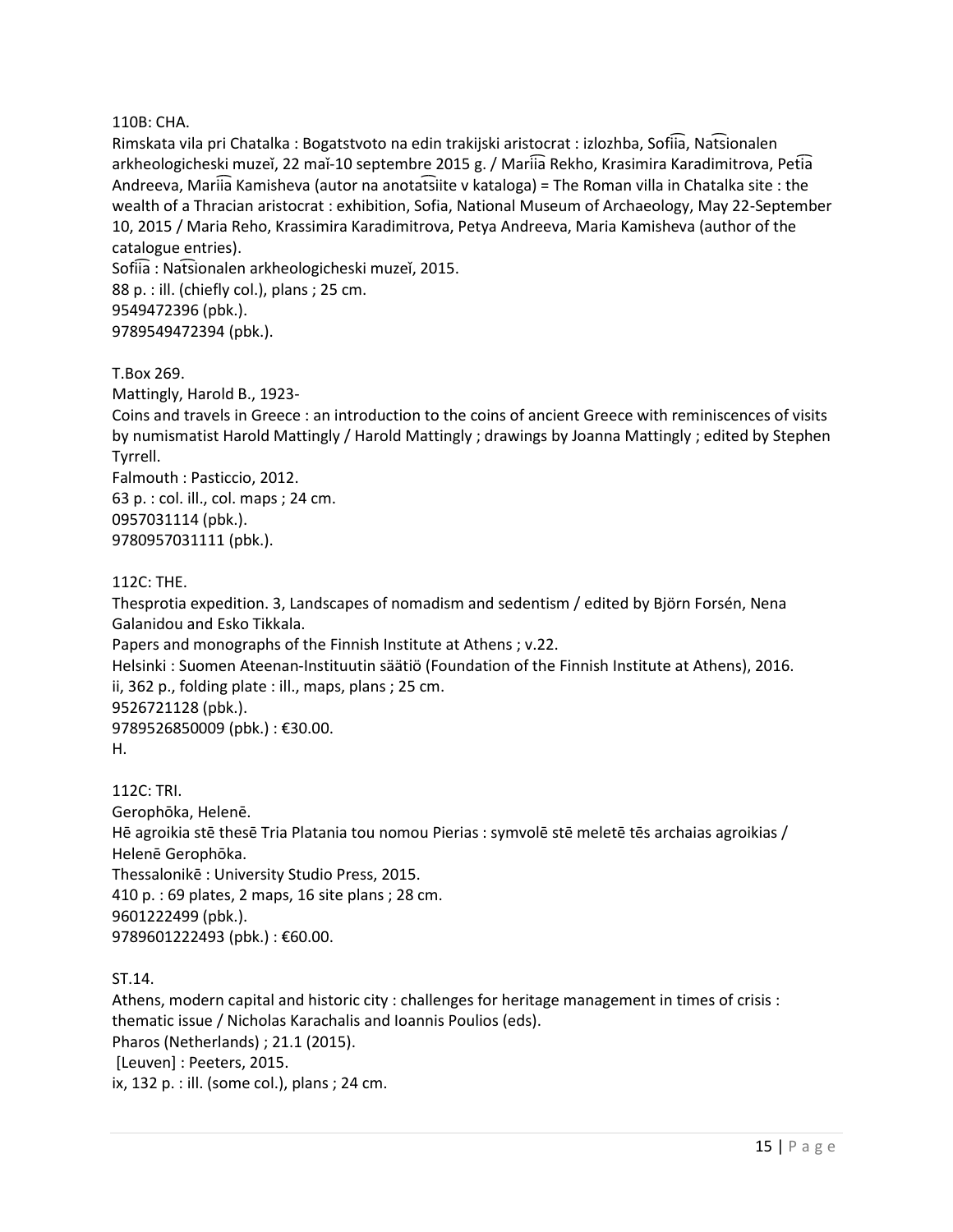112H: ASO. Tsanklēs, Petros Emm., 1994- Asōpos : mia archaia prōteuousa koimatai ston Lakōniko / Petros Emm. Tsanklēs. Archaia historia kai politismos. Athēna : Hērodotos, 2015. 471 p. : ill., maps ; 24 cm. 9604851195 (pbk.). 9789604851195 (pbk.) : €42.00.

112H: IST. Pettegrew, David K. The Isthmus of Corinth : crossroads of the Mediterranean world / David Pettegrew. Ann Arbor : University of Michigan Press, 2016. xiii, 290 p. : ill., maps ; 24 cm. 0472119842 (hbk.). 9780472119844 (hbk.) : \$85.00. 9780472121854 (e-book). H.

112H: OLY. Bochōtēs, Athanasios, 1966- Elenchontas ton topo tou parelthontos : hē germanoellēnikē schesē exousias stis anaskaphes tēs Olympias, 1869-1882 / Thanasēs N. Bochōtēs. Archaiologia kai politikē ; 3. Hērakleio : Panepistēmiakes Ekdoseis Krētēs, 2015. 412 p. ; 21 cm. 9605244497 (pbk.). 9789605244491 (pbk.) : €28.00.

X113E: BAR. Cittadella Nicolaiana. 1, Archeologia urbana a Bari nell'area della Basilica di San Nicola, saggi 1982-1984- 1987 / a cura di Maria Rosaria Depalo, Giacomo Disantarosa, Donatella Nuzzo. Scavi e ricerche ; 23. Bari : Edipuglia, 2015. 350 p. : ill., maps, plans, port. ; 30 cm. 8872287731 (v. 1 : pbk.). 9788872287736 (v. 1 : pbk.) : €50.00.

113E: OPL. Leisure and luxury in the age of Nero : the villas of Oplontis near Pompeii / edited by Elaine K. Gazda and John R. Clarke ; with the assistance of Lynley J. McAlpine. Kelsey Museum publication ; 14. Ann Arbor, Michigan : Kelsey Museum of Archaeology 2016. 288 p. ; ill. (chiefly col.), maps, plans ; 28 cm. 0990662349 (pbk.). 9780990662341 (pbk.) : £27.50. R.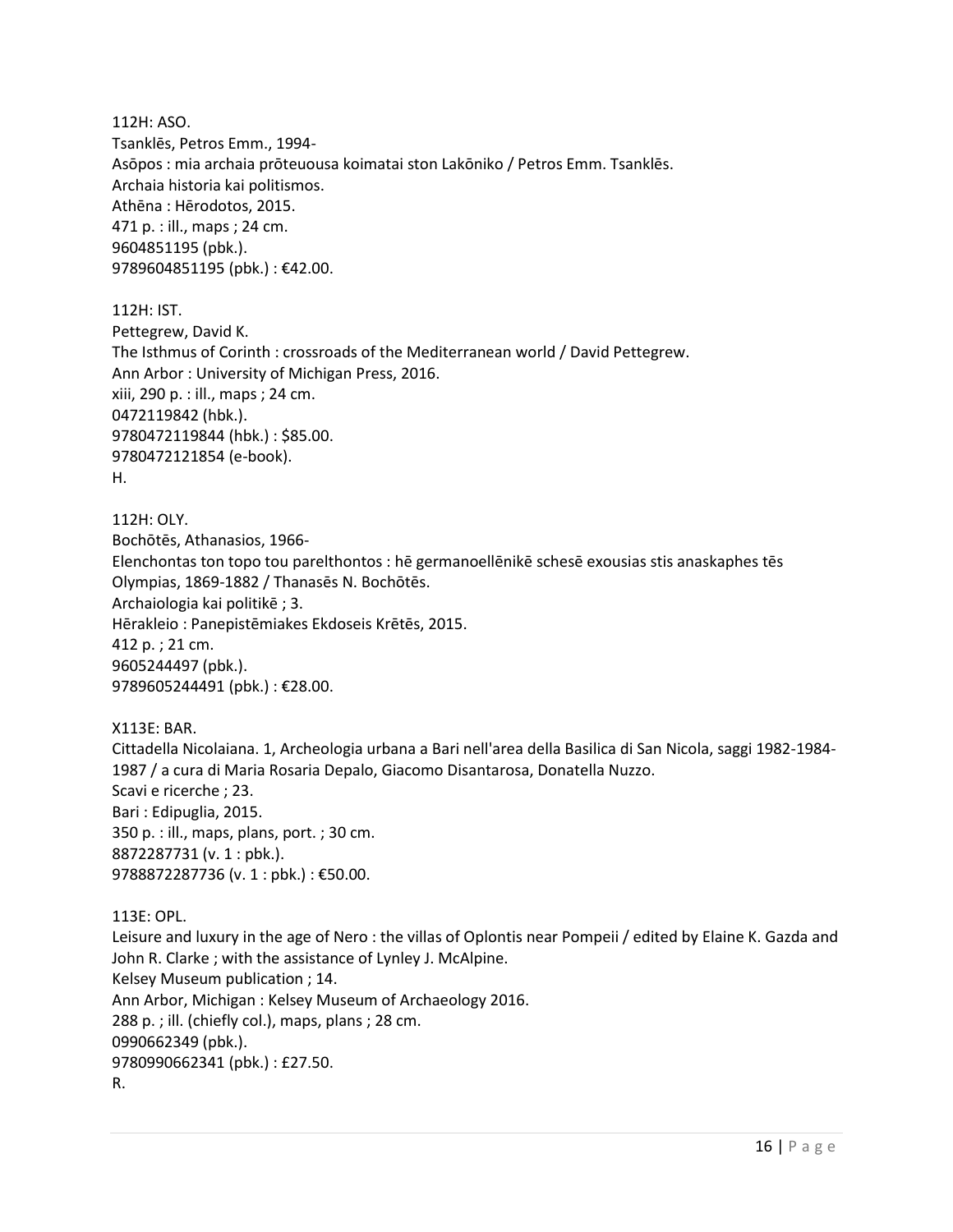#### X113F: SPO.

Spoleto 2700 anni fa : sepolture principesche dalla necropoli di Piazza d'Armi : guida alle mostre : I piccoli principi di Spoleto, sepolture infantili dalla necropoli di Piazza d'Armi : Gli scettri del re, insegne di potere nella Spoleto preromana = Spoleto vor 2700 Jahren : zepter und Königskinder aus der Nekropole von Piazza d'Armi : Begleitband zu den Ausstellungen : Die kleinen Prinzen aus

Spoleto, Kleinkinderbestattungen von Piazza dArmi ; Die Zepter des Königs, Insignien der Macht aus dem vorrömischen Spoleto / a cura di M. Laura Manca, Joachim Weidig.

[Umbertide, Italy] : Gruppo editoriale locale, 2014.

123 p. : ill. (chiefly col.), plans ; 23 cm. 8896330505 (pbk.). 9788896330500 (pbk.) : €10.00.

#### 113H: GAR.

Ruin or renewal? : places and the transformation of memory in the city of Rome / edited by Marta García Morcillo, James H. Richardson and Federico Santangelo. Roma : Edizioni Quasar, 2016. 299 p. : ill. ; 24 cm. 8871406982 (pbk.). 9788871406985 (pbk.) : €30.00. R.

113K: MIG. Mignone, Lisa. The Republican Aventine and Rome's social order / Lisa Marie Mignone. Ann Arbor : University of Michigan Press, 2016. xi, 243 p. : ill., maps ; 25 cm. 0472119885 (hbk.). 9780472119882 (hbk.): \$70.00. 9780472121939 (e-book). R.

XST.4.

Iglesias altomedievales en Asturias : arqueología y arquitectura / María de los Ángeles Utrero Agudo (ed.). Anejos de Archivo español de arqueología ; 74. Madrid : Consejo Superior de Investigaciones Científicas, 2016. 371 p. : ill. (some col.), plans ; 28 cm. 8400100719 (pbk.). 9788400100711 (pbk.) : €33.65.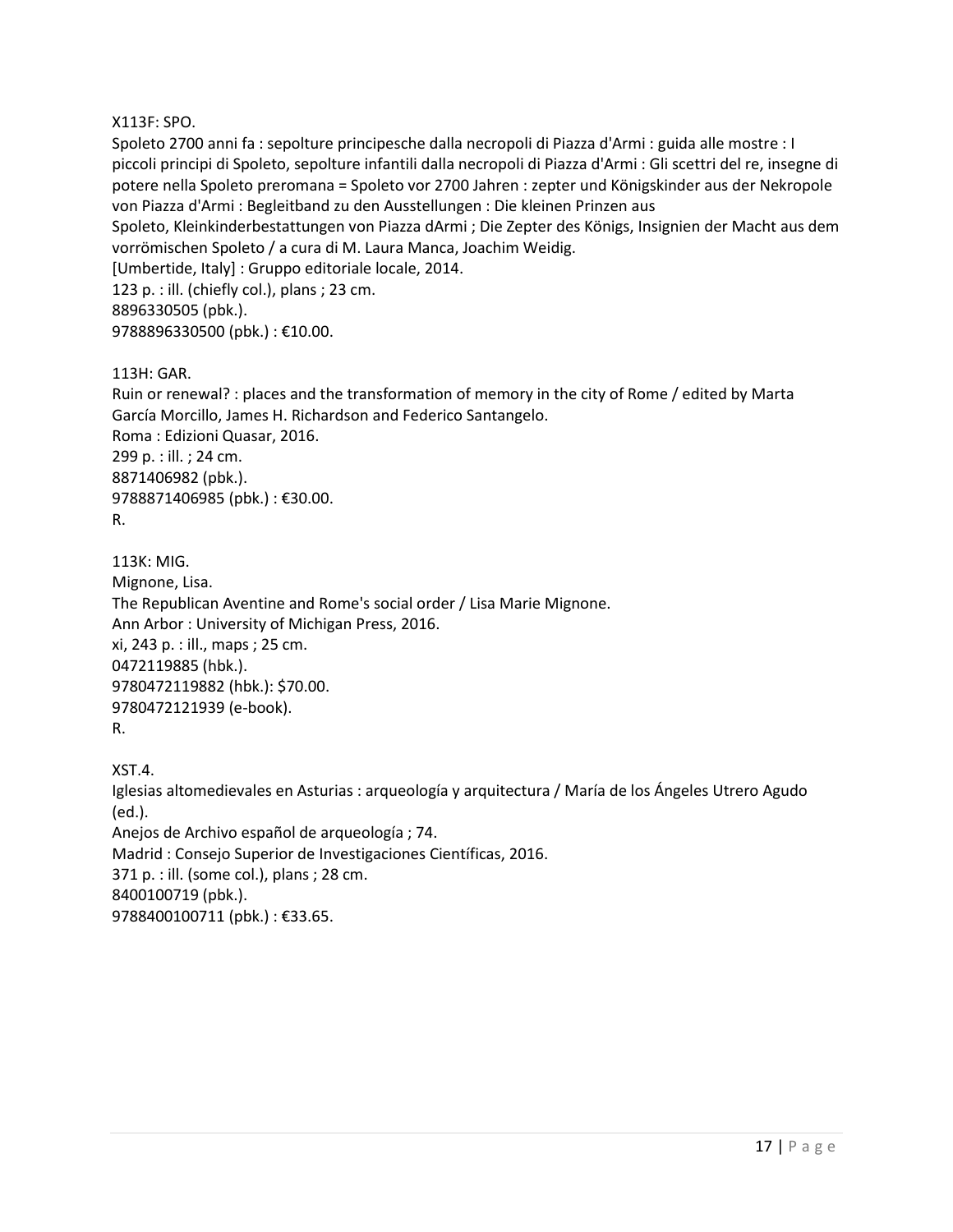115B: COL. Ruppienė, Vilma. Natursteinverkleidungen in den Bauten der Colonia Ulpia Traiana : gesteinskundliche Analysen, Herkunftsbestimmung und Rekonstruktion / Vilma Ruppienė. Xantener Berichte ; Bd. 28. Darmstadt : Verlag Philipp von Zabern, 2015. x, 368 p. : ill. (some col.) ; 29 cm. 3805349718 (hbk.). 9783805349710 (hbk.) : €59.00. R.

116A: TUC. Tucker, Katie. An archaeological study of human decapitation burials / Katie Tucker. Barnsley : Pen & Sword Archaeology, 2015. 256 p., [24] p. of col. plates : ill. ; 25 cm. 1473825512 (hbk.). 9781473825512 (hbk.) : £25.00 / \$49.99. B.

116B: DER. Patterson, Mark. Roman Derbyshire / Mark Patterson. Nottingham : Five Leaves Publications, in assoc. with Derbyshire County Council, 2016. 307 p. : ill. (some col.), maps, plans ; 22 cm. 1910170259 (pbk.). 9781910170250 (pbk.) : £14.99. B.

116B: HER. Archaeology in Hertfordshire : recent research : a Festschrift for Tony Rook / edited by Kris Lockyear. Hatfield : Hertfordshire Publications, an imprint of Unviersity of Hertfordshire Press, 2015. xviii, 356 p. : ill. (some col.), maps, plans, port. ; 24 cm. 1909291420 (pbk.). 9781909291423 (pbk.) : £20.00. B.

```
116D: NEW.
```
Newnham : a Roman bath house and estate centre east of Bedford / by David Ingham, Jeremy Oetgen and Anna Slowikowski ; with major contributions by Pat Aird, Holly Duncan and Mark Maltby ; and other contributions by Justine Bayley ... [et al.] ; illustrations by David Ingham and Cecily Marshall. East Anglian archaeology ; v. 158.

Bedford : Albion Archaeology, 2016. xii, 92 p. : ill. (some col.), maps, plans ; 30 cm  $+$  CD-ROM (4 3/4 in.) in pocket at rear). 095565467X (pbk.). 9780955654671 (pbk.) : £14.00. B.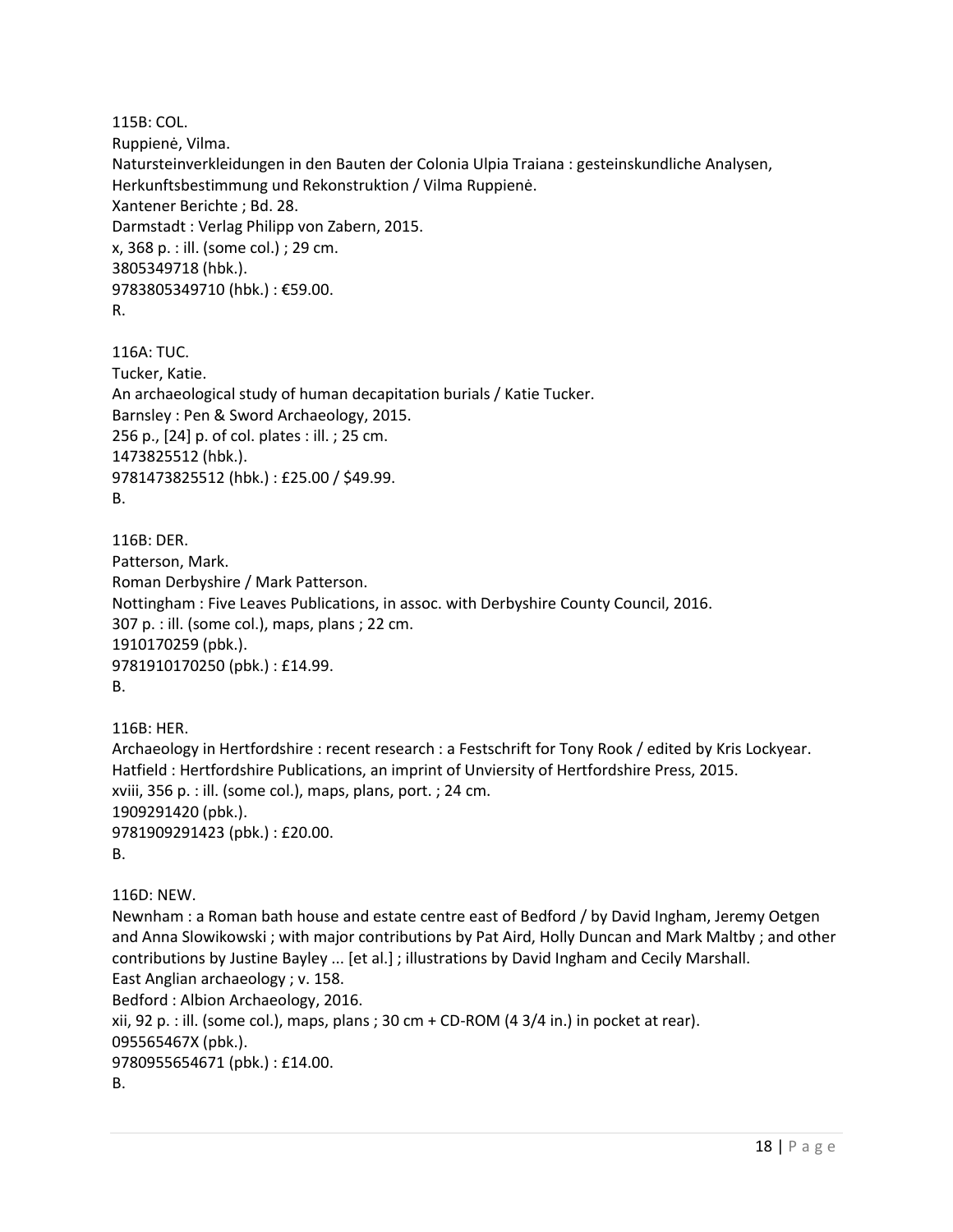116D: WOR. Davenport, Peter. Excavations at Newport Street, Worcester, 2005 : Roman roadside activity and Medieval to post-Medieval urban development on the Severn Floodplain / by Peter Davenport ; with contributions by Martin Allen ... [et al.]. Cotswold Archaeology monograph ; no. 4. Cirencester : Cotswold Archaeology/Worcestershire Archive and Archaeology Service, 2015. xvi, 300 p. : ill., maps, plans ; 31 cm. 0955353491 (hbk.). 9780955353499 (hbk.) : £21.95. B.

### <span id="page-18-0"></span>**117-119: ANCIENT HISTORY**

118G: ADA. Greek colonisation : new data, current approaches : proceedings of the Scientific Meeting held in Thessaloniki, 6 February 2015 / edited by Polyxeni Adam-Veleni and Dimitra Tsangari. Athens : Alpha Bank ; Archaeological Museum of Thessaloniki, 2015. 227 p. : ill., maps, plans ; 23 cm. 6185072165 (pbk.). 9786185072162 (pbk.) : €20.00.

119D: FRA. Fratantuono, Lee, 1973- The Battle of Actium 31 BC : war for the world / Lee Fratantuono. Barnsley, South Yorkshire : Pen & Sword Military, 2016. xxxiii, 194 p. : maps (black and white) ; 24 cm. 1473847141 (hbk.). 9781473847149 (hbk.) : £19.99 / \$34.95. R.

119D: SAM. Sampson, Gareth C. Rome spreads her wings : territorial expansion between the Punic Wars / Gareth C. Sampson. Barnsley, South Yorkshire : Pen & Sword Military, 2016. xix, 278 p. : ill., maps ; 24 cm. 1783030550 (hbk.). 9781783030552 (hbk.) : £25.00 / \$39.95. R.

119F.1: CUS. Il bimillenario augusteo : atti della XLV settimana di studi aquileiesi, Aquileia, Sala del Consiglio comunale (12-14 giugno 2014) / a cura di Giuseppe Cuscito. Antichità altoadriatiche ; 81. Trieste : Editreg, 2015. 387 p. : ill., map, plans ; 25 cm.  $(pbk.)$ : €50.00.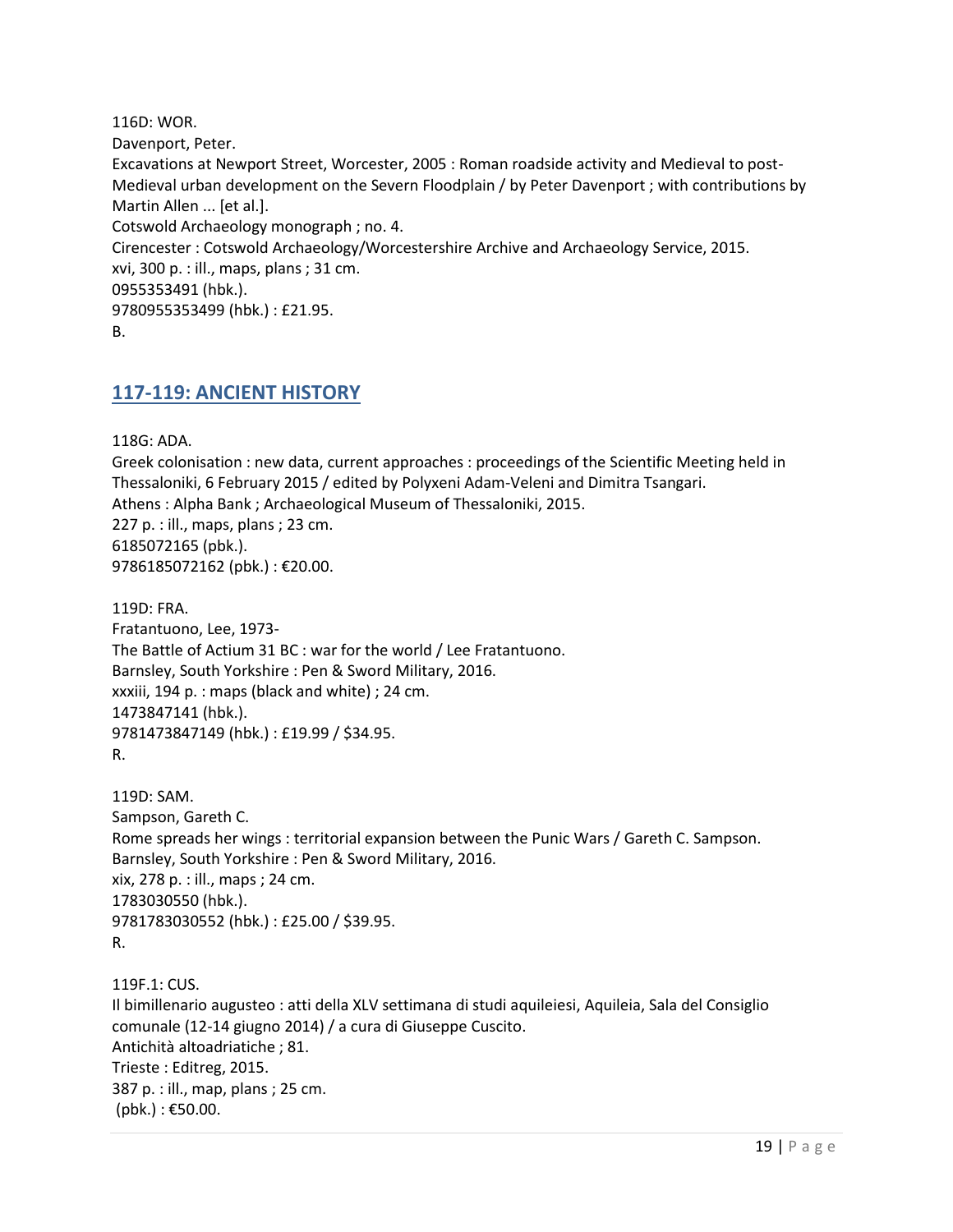119F.4 Copy 3: LEV. Levick, Barbara, 1931- Claudius / Barbara Levick. 2nd ed. London : Routledge, 2015. xxiv, 262 p. : ill., 2 geneal. tables, 7 maps ; 24 cm. 0415703573 (hbk.). 9780415703574 (hbk.) : £90.00. 9781315723815 (e-book). R.

119F.5: MAN. Manuwald, Gesine. Nero in opera : librettos as transformations of ancient sources / Gesine Manuwald. Transformationen der Antike ; Bd. 24. Berlin : De Gruyter, 2013. viii, 410 p. ; 25 cm. 3110317133 (hbk.). 9783110317138 (hbk.) : €119.95. 9783110317510 (e-book).

119M: MAC. MacDowall, Simon. Conquerors of the Roman Empire : the Vandals / Simon MacDowall. Barnsley, South Yorkshire : Pen & Sword Military, 2016. viii, 190 p., [16] p. of col. plates : ill., facsims, maps ; 24 cm. 1473837707 (hbk.). 9781473837706 (hbk.) : £19.99 / \$34.99. R.

119N: FOU.

Im Schatten der Alten? : Ideal und Lebenswirklichkeit im römischen Griechenland : 3. Heidelberger Altertumswissenschaftliches Studierendenkolloquium, 8.-10. November 2013 / herausgegeben von Johannes Fouquet und Lydia Gaitanou.

Peleus: Studien zur Archäologie und Geschichte Griechenlands und Zyperns ; Bd. 71. Mainz : Verlag Franz Philipp Rutzen ; Wiesbaden : In Kommission bei Harrassowitz Verlag, 2016. 193 p. : ill., maps, plans ; 25 cm. 3447104503 (hbk.). 9783447104500 (hbk.) : €40.00. H. or R.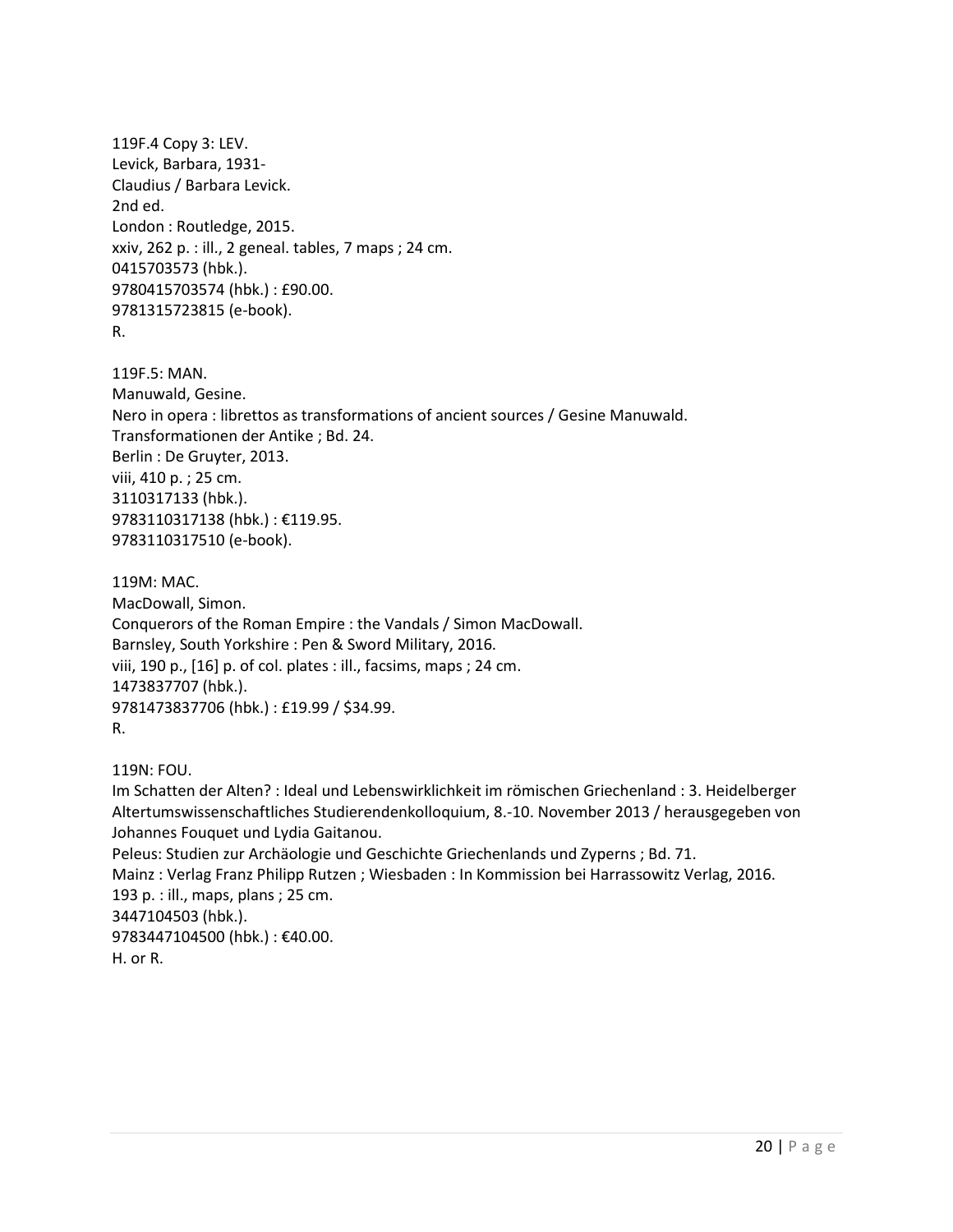## <span id="page-20-0"></span>**120: CHRISTIANITY, JUDAISM ETC.**

120B: KAL. Kalleres, Dayna S., 1970- City of demons : violence, ritual, and Christian power in late antiquity / Dayna S. Kalleres. The Joan Palevsky imprint in classical literature. Berkeley, California : University of California Press, 2015. xii, 374 p. : plans ; 24 cm. 0520276477 (hbk.). 9780520276475 (hbk.) : £70.95. R.

120D: CAI. Cain, Andrew. The Greek Historia monachorum in Aegypto : monastic hagiography in the late fourth century / Andrew Cain. The Oxford Early Christian Studies. Oxford : Oxford University Press, 2016. xii, 329 p. ; 24 cm. 0198758251 (hbk.). 9780198758259 (hbk.) : £85.00. R. 120G: WEI. Weikert, Christopher.

Von Jerusalem zu Aelia Capitolina : die römische Politik gegenüber den Juden von Vespasian bis Hadrian / Christopher Weikert. Hypomnemata ; Bd. 200. V&R academic. Göttingen : Vandenhoeck & Ruprecht, [2016]. 425 p. : 1 map ; 24 cm. 3525208693 (hbk.). 9783525208694 (hbk.) : €100.00. R.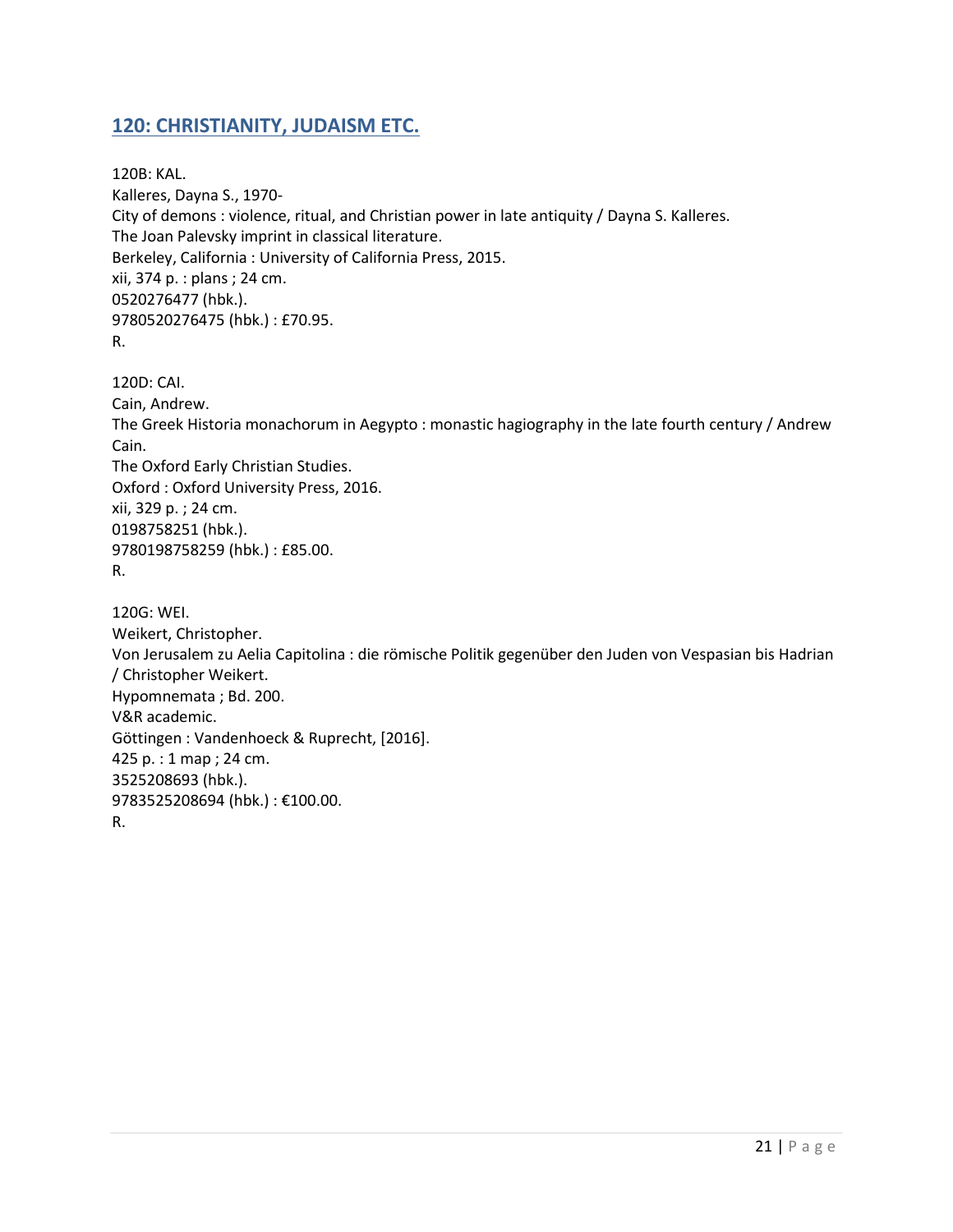## <span id="page-21-0"></span>**121: POLITICS AND LAW**

121F: LAN. Lanfranchi, Thibaud, 1981- Les tribuns de la plèbe et la formation de la République romaine : 494-287 avant J.-C. / Thibaud Lanfranchi. Bibliothèque des Écoles Françaises d'Athènes et de Rome ; fasc. 368. Rome : École française de Rome, 2015. x, 822 p. : ill. ; 24 cm. 2728310912 (pbk.). 9782728310913 (pbk.) : €60.00. R.

XST.8.

La symmachia comme pratique du droit international dans le monde grec : d'Homère à l'époque hellénistique / sous la direction de Jean-Christophe Couvenhes. Dialogues d'histoire ancienne. Supplément ; 16. [Besançon] : Presses Universitaires de Franche-Comté, 2016. 246 p. : ill., maps ; 22 cm. 2848675462 (pbk.). 9782848675466 (pbk.) : €20.00.

## <span id="page-21-1"></span>**122-123: RELIGION AND PHILOSOPHY**

122A: BON. Bonnet, Corinne. Quand les dieux voyagent : cultes et mythes en mouvement dans l'espace méditerranéen antique / Corinne Bonnet et Laurent Bricault. Histoire des religions ; 4. Genève : Labor et fides, 2016. 314 p. : ill., maps ; 23 cm. 2830915968 (pbk.). 9782830915969 (pbk.) : €25.00. H. and R.

122C: REI. Reitzammer, Laurialan. The Athenian Adonia in context : the Adonis festival as cultural practice / Laurialan Reitzammer. Wisconsin studies in classics. Madison, Wisconsin : The University of Wisconsin Press, 2016. xii, 261 p. : ill. ; 24 cm. 0299308200 (hbk.). 9780299308209 (hbk.) : £59.95 / \$65.00. H.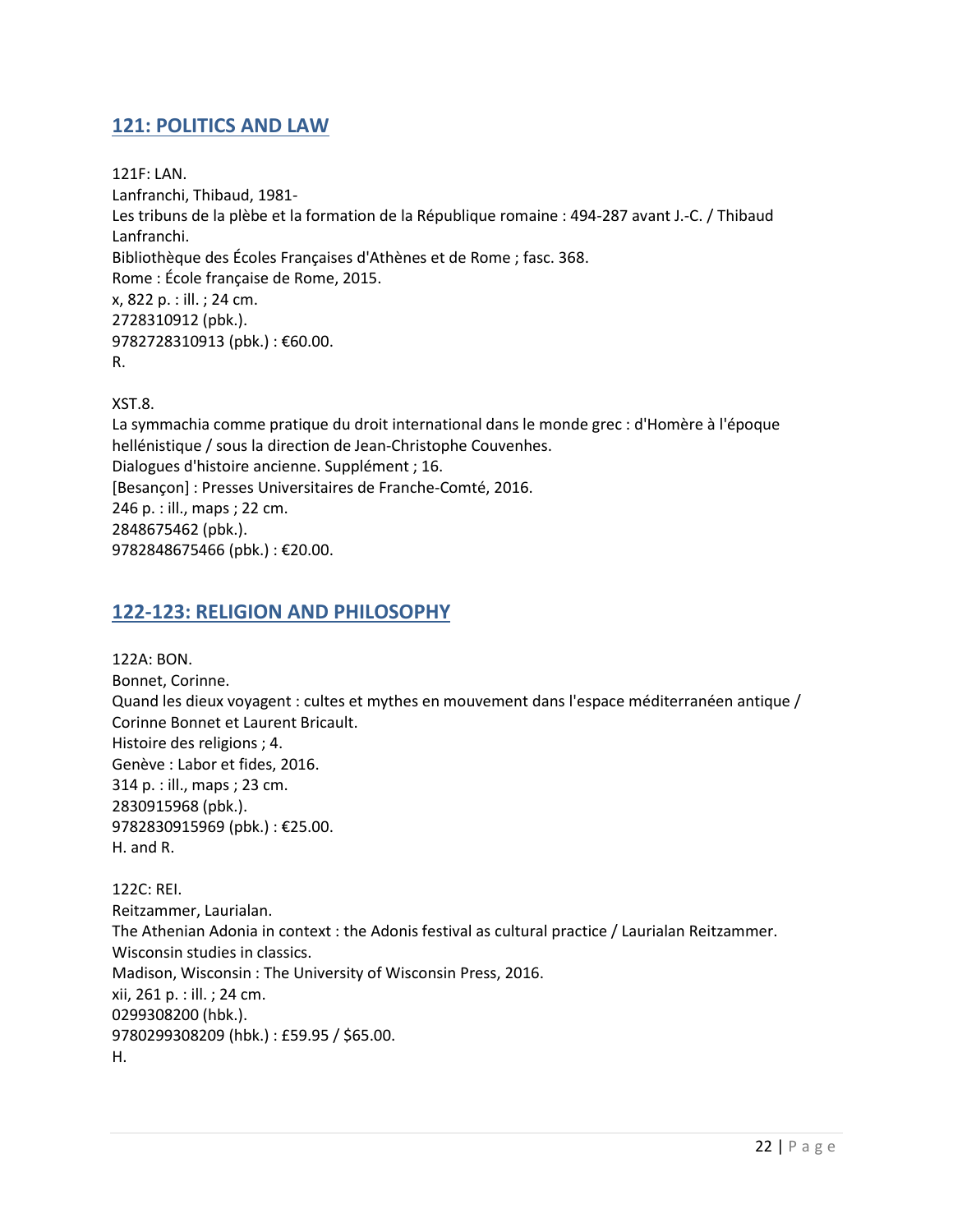122E: DIO. Diouf, Pierre. Asclépios ou Esculape, le dieu par excellence de la médecine gréco-romaine : mythe, culte et survivances / Pierre Mbid Hamoudi Diouf. Sciences humaines et sociales. Histoire. Saint-Denis : Connaissances et Savoirs, 2016. 195 p. : ill.. ; 20 cm. 275390278X (pbk.). 9782753902787 (pbk.) : €18.95. H.

122N: MAR.

Martin, Luther H., 1937- The mind of Mithraists : historical and cognitive studies in the Roman cult of Mithras / Luther H. Martin. Scientific studies of religion : inquiry and explanation. London ; New York : Bloomsbury Academic, 2015. viii, 189 p. ; 25 cm. 1472584198 (hbk.). 9781472584199 (hbk.) : £65.00. 1474288693 (pbk.). 9781474288699 (pbk.) : £24.99. B. or R.

123B: ERL.

Philosophus Orator : rhetorische Strategien und Strukturen in philosophischer Literatur : Michael Erler zum 60. Geburtstag / Irmgard Männlein-Robert, Wolfgang Rother, Stefan Schorn, Christian Tornau (Hg.). Schwabe interdisziplinär ; 10. Basel : Schwabe Verlag, 2016. 435 p. ; 23 cm. 379653337X (hbk.). 9783796533372 (hbk.) : €68.00. H. or R.

123E: LOW.

Exemplarity and singularity : thinking through particulars in philosophy, literature, and law / edited by Michèle Lowrie and Susanne Lüdemann. Discourses of law. London ; New York : Routledge, 2015. xiii, 212 p. ; 24 cm. 1138020494 (hbk.). 9781138020498 (hbk.) : £90.00. 9781315778419 (e-book). H. or R.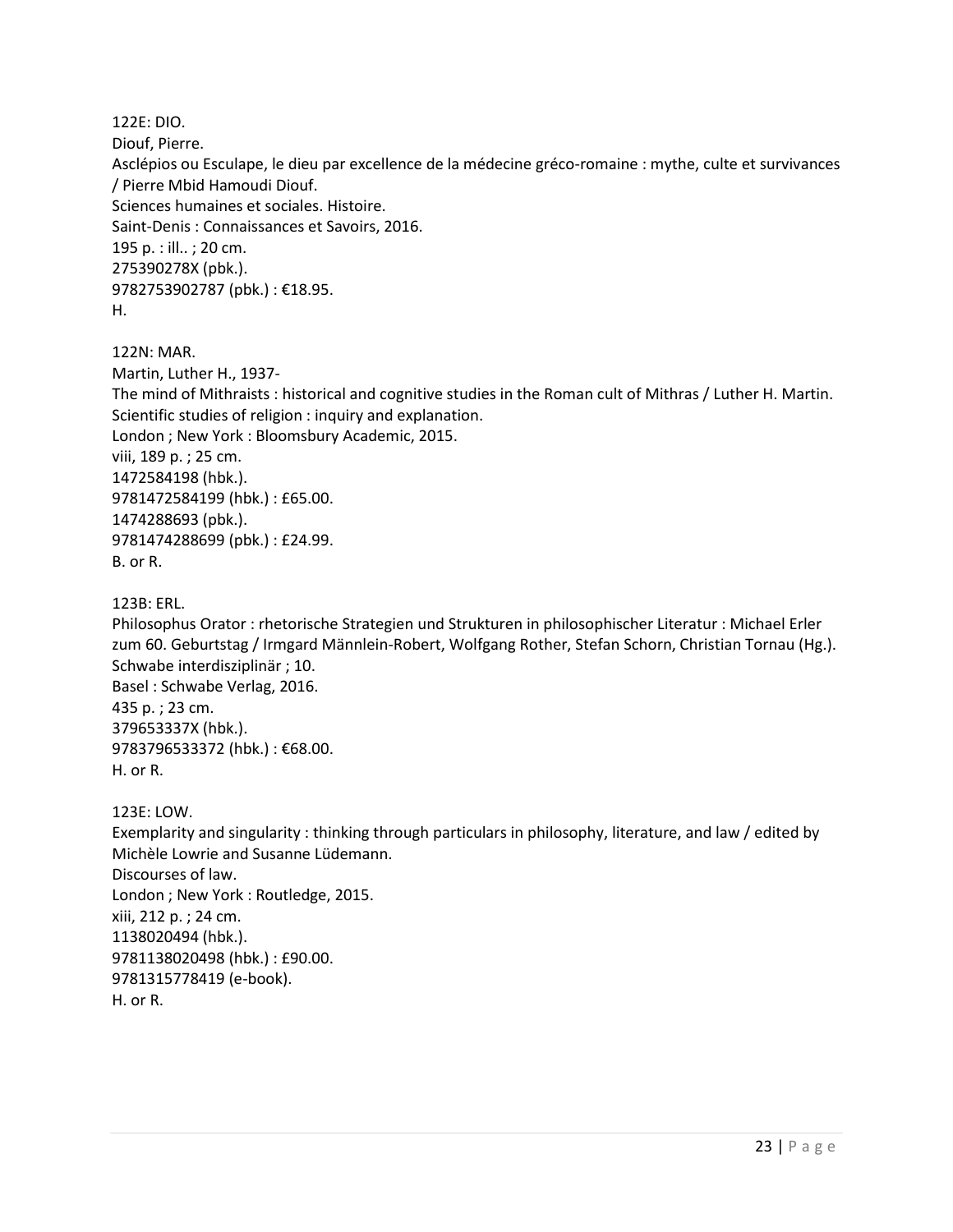123H: SEL. The Routledge handbook of the Stoic tradition / edited by John Sellars. Routledge handbooks in philosophy. London ; New York : Routledge, 2016. xx, 407 p. ; 25 cm. 0415660750 (hbk.). 9780415660754 (hbk.) : £150.00. 0415660750 (ebook). 9780415660754 (ebook). 1317675835 (ebook). 9781317675839 (ebook). H. or R.

123J: ATH. Athanassiadi, Polymnia. Mutations of Hellenism in Late Antiquity / Polymnia Athanassiadi. Variorum collected studies series ; CS1052. Farnham : Ashgate, 2015. [xii, 374] p. in various pagings : ill., port. ; 25 cm. 1472443667 (hbk.). 9781472443663 (hbk.) : £95.00. H.

X123J: TER. Terezēs, Chrēstos Ath. Historia tēs Platōnikēs Akadēmias (387 p. Ch. - 529 m. Ch.) / Chrēstos Ath. Terezēs. Athēna : Ekdoseis Panepistēmiou Patrōn, 2015. 967 p. ; 29 cm. 9605301180 (pbk.). 9789605301187 (pbk.): €114.00.

123K: SGA. Sgarbi, Marco, 1982- Kant and Aristotle : epistemology, logic, and method / Marco Sgarbi. Albany : State University of New York Press, 2016. x, 282 p. ; 24 cm. 1438459971 (hbk.). 9781438459974 (hbk.) : \$80.00. 9781438459998 (e-book). H.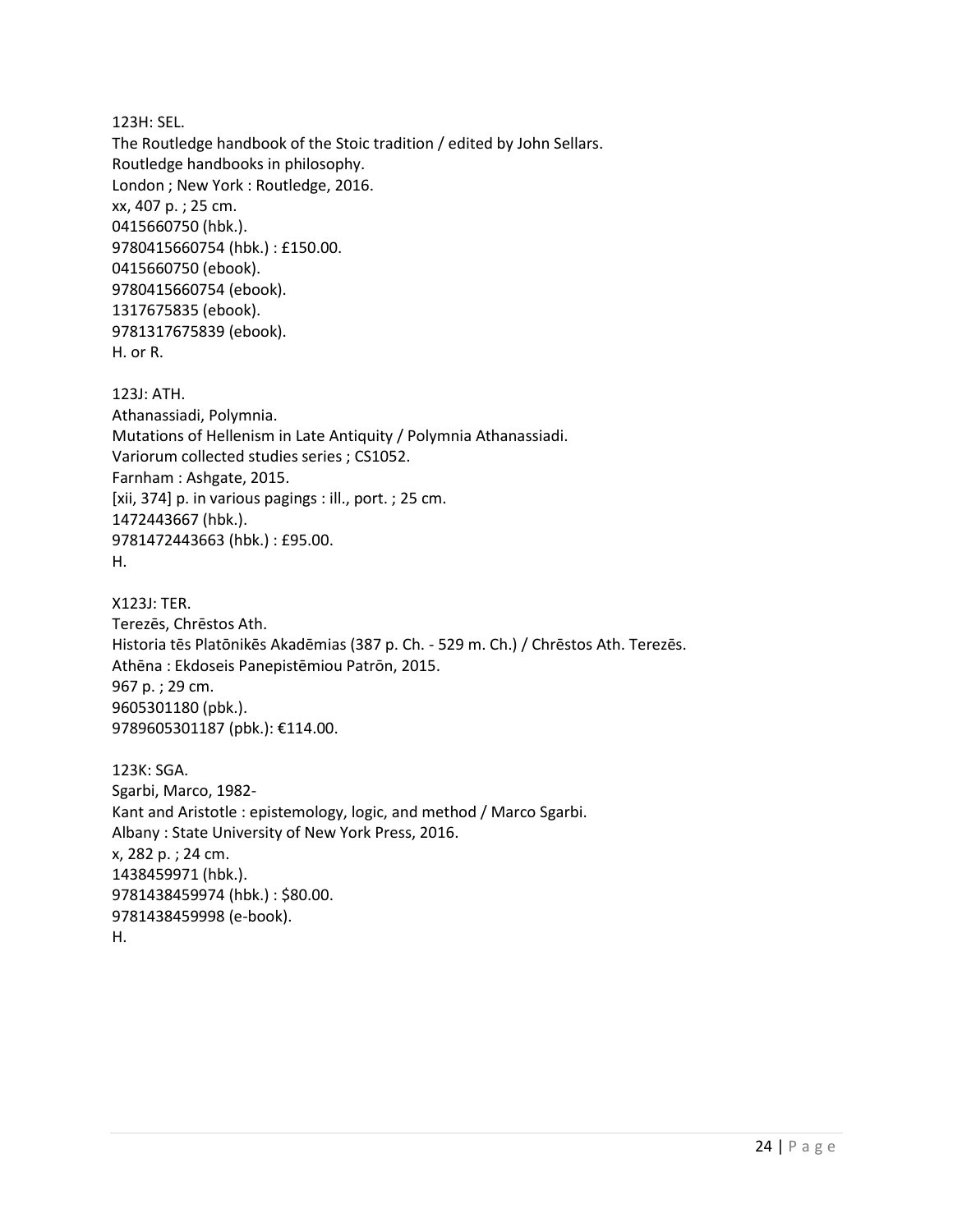## <span id="page-24-0"></span>**127: SCIENCE AND TECHNOLOGY**

127D: FRA.

Critical approaches to the history of Western herbal medicine : from classical antiquity to the Early Modern period / edited by Susan Francia and Anne Stobart. Pbk. ed. London ; New York : Bloomsbury Academic, an imprint of Bloomsbury Publishing Plc, 2015. xv, 349 p. : ill., map ; 24 cm. 144118418X (hbk.). 9781441184184 (hbk.) : £65.00. 1474255043 (pbk.). 9781474255042 (pbk.) : £24.99. H. or R. 127E: HAR.

Hardy, F. G. Ancient botany / Gavin Hardy and Laurence Totelin. Sciences of antiquity. London ; New York : Routledge, 2016. xiii, 238 p. : ill., maps ; 24 cm. 0203458354 (hbk.). 9780203458358 (hbk.) : £90.00. 0415311209 (pbk.). 9780415311205 (pbk.) : £29.99. 9780415311199 (e-book). H. or R.

127G: BOR. Erdbeben in der Antike : Deutungen, Folgen, Repräsentationen / herausgegeben von Jonas Borsch und Laura Carrara. Bedrohte Ordnungen ; 4. Tübingen : Mohr Siebeck, 2016. x, 278 p. : ill., maps, plans ; 24 cm. 3161541693 (hbk.). 9783161541698 (hbk.) : €60.00.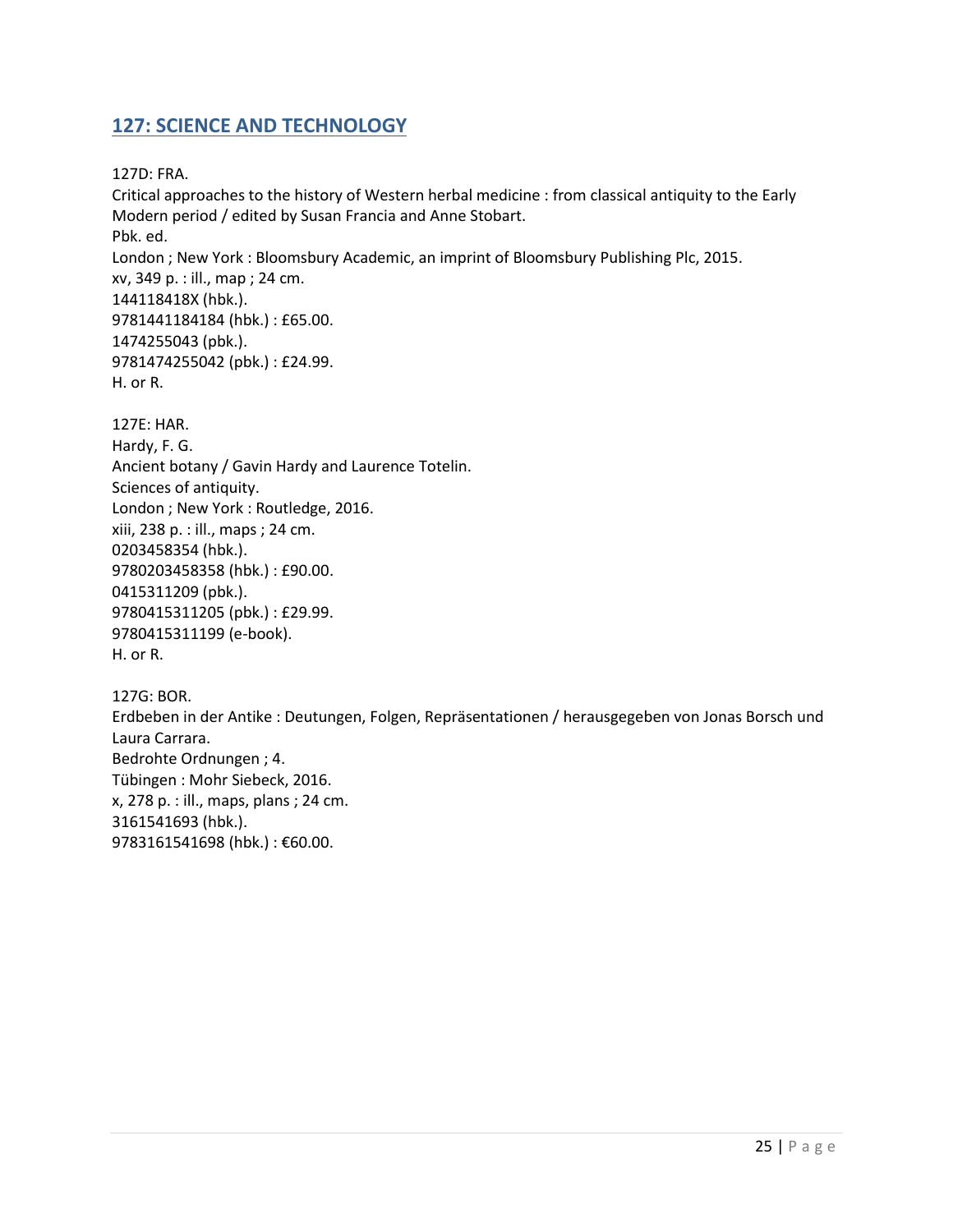## <span id="page-25-0"></span>**128-135: ART**

128A: SQU. Sight and the ancient senses / edited by Michael Squire. The senses in antiquity. London ; New York, NY : Routledge, 2016. xiii, 313 p., [8] p. of col. plates : ill., facsim. ; 25 cm. 1844658651 (hbk.). 9781844658657 (hbk.) : £110.00. 184465866X (pbk.). 9781844658664 (pbk.) : £29.99. 9781315719238 (e-book). H. or R.

129H: HAU.

Stadterfahrung als Sinneserfahrung in der römischen Kaiserzeit / herausgegeben Annette Haug und Patric-Alexander Kreuz. Studies in classical archaeology ; vol. 2. Turnhout : Brepols, 2016. xxxii, 303 p. : ill. (some col.), maps, plans ; 24 cm. 2503562167 (hbk.). 9782503562162 (hbk.) : €90.00.

130A: EDE (box). Charles Ede Ltd. Masterpiece 2016 : 30 June - 6 July / Charles Ede. London : Charles Ede Ltd., 2016. [12] folding p. : col. ill. ; 21 x 15 cm, unfolding to 21 x 89 cm.

131J: QUE. Queyrel, François. La sculpture grecque. 3, La sculpture hellénistique. Tome 1, Formes, thèmes et fonctions / François Queyrel. Les manuels d'art et d'archéologie antiques. Paris : Picard, 2016. 427 p. : ill. (some col.), plans ; 29 cm. 2708410075 (tome 1 : hbk.). 9782708410077 (tome 1 : hbk.) : €89.00. H.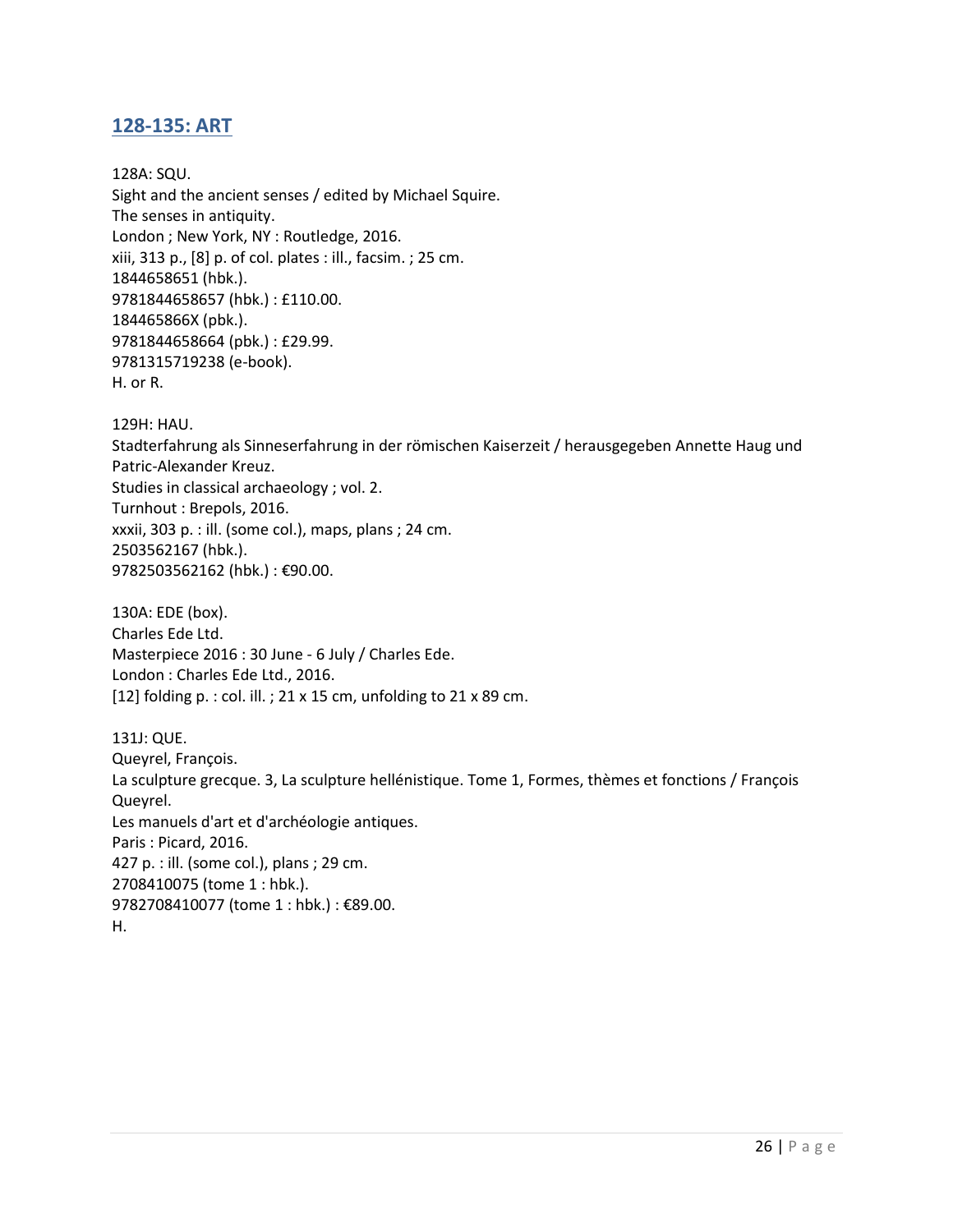X132C: ARL. Rivet, Lucien. Les médaillons d'applique de la vallée du Rhône d'Arles : la collection du Musée départemental Arles antique / Lucien Rivet, Sylvie Saulnier. Gand : Snoeck, 2016. 208 p. : ill. (mostly col.), map, plan ; 28 cm. 9461612834 (pbk.). 9789461612830 (pbk.) : €30.00.

132G: PAL.

Penteskouphia : immagini e parole dipinte sui pinakes corinzi dedicati a Poseidon / Maria Grazia Palmieri. Tripodes : quaderni della Scuola archeologica italiana di Atene ; 15. Athens : Scuola archeologica italiana di Atene, 2016. 275 p. : ill., maps ; 25 cm. 9609559069 (hbk.). 9789609559065 (hbk.). H.

X132i: SEN. Şenol, Gonca Cankardeş. Lexicon of eponym dies on Rhodian amphora stamps / Gonca Cankardeş-Şenol. v. 3 - Eponyms L to S. AmphorAlex ; 5. Etudes alexandrines ; 37. Corpus international des timbres amphoriques ; fasc. 23. Alexandrie : Centre d'études alexandrines, 2016. ix, 393 p. : ill. (some col.), ports ; 29 cm. 2111390240 (v. 3 : hbk.). 9782111390249 (v. 3 : hbk.) : €40.00.

X133D.1: IMAS. Balty, Janine. Les mosaïques des maisons de Palmyre / par Janine Balty. Bibliòtheque archéologique et historique ; t.206. Inventaire des mosaïques antiques de Syrie ; Fasc. 2. Beyrouth : Institut français du Proche-Orient, 2014. 70 p. : ill. (some col.), plans ; 28 cm. 2351597028 (pbk.). 9782351597026 (pbk.) : €38.00.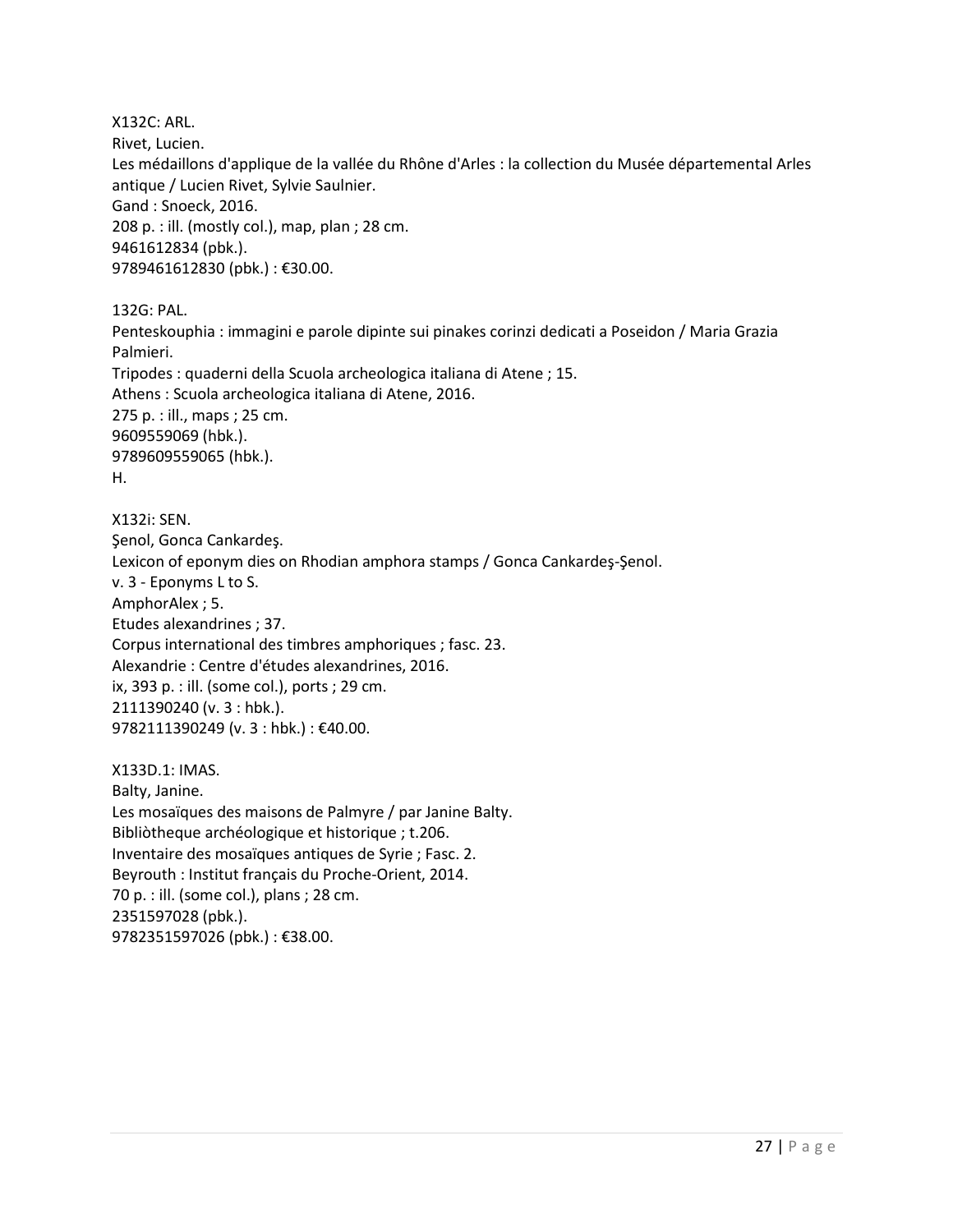135E: BOS.

Srebro ot Luvŭra : sŭkrovishteto ot Boskoreale : Sofiia, Nat͡sionalen arkheologicheski muzeĭ, 22 maĭ - 23 avgust 2015 g. = Argenterie du Louvre : le trésor de Boscoreale : Sofia, Musée national d'archéologie, du 22 mai au 23 aout 2015 / avtori na tekstovete: Sesil Zhiroar [and 7 others] ; prevod na tekstovete : Liubitsa Pirgova, Stanimir Delchev. Sofiia : Natsionalen arkheologicheski muzeĭ, 2015. 111 p. : ill. (chiefly col.) ; 25 cm. 954947240X (pbk.). 9789549472400 (pbk.).

## <span id="page-27-0"></span>**136: NUMISMATICS**

136A.2: SOF.

Antichni elektronovi i zlatni moneti (VI v. pr. - IV v. sl.Khr.) ot Numizmatichnata kolektsiia na NAIM-BAN : katalog / [Miroslava Dotkova, Boriana Ruseva, Bistra Bozhkova]. Sofiia : Natsionalen arkheologicheski institut s muze pri Blgarska akademiia na naukite, 2012. 85 p. : col. ill. ; 30 cm. 9549472175 (pbk.). 9789549472172 (pbk.).

136S.1: COL. Komnick, Holger. Die Fundmünzen der römischen Zeit aus dem Bereich der Colonia Ulpia Traiana / Holger Komnick. Xantener Berichte ; Bd. 29. Darmstadt : Verlag Philipp von Zabern, Imprint der WBG, 2015. xii, 638 p., 19 p. of plates : ill. (some col.), maps ; 29 cm. 3805349726 (hbk.). 9783805349727 (hbk.) : €86.00. R.

## <span id="page-27-1"></span>**151: MODERN GREEK**

X151A: KOR. Korōnaios, Tzanes. Le gesta di Mercurio Bua = Andragathēmata tou Merkouriou Boua / Tzane Koroneos ; a cura di Roberta Angiolillo. Hellenica ; 45. Alessandria : Edizioni dell'Orso, 2013. xxxii, 215 p., [32] p. of col. plates : col. facsims ; 24 cm. 8862744587 (pbk.). 9788862744584 (pbk.) : €42.00.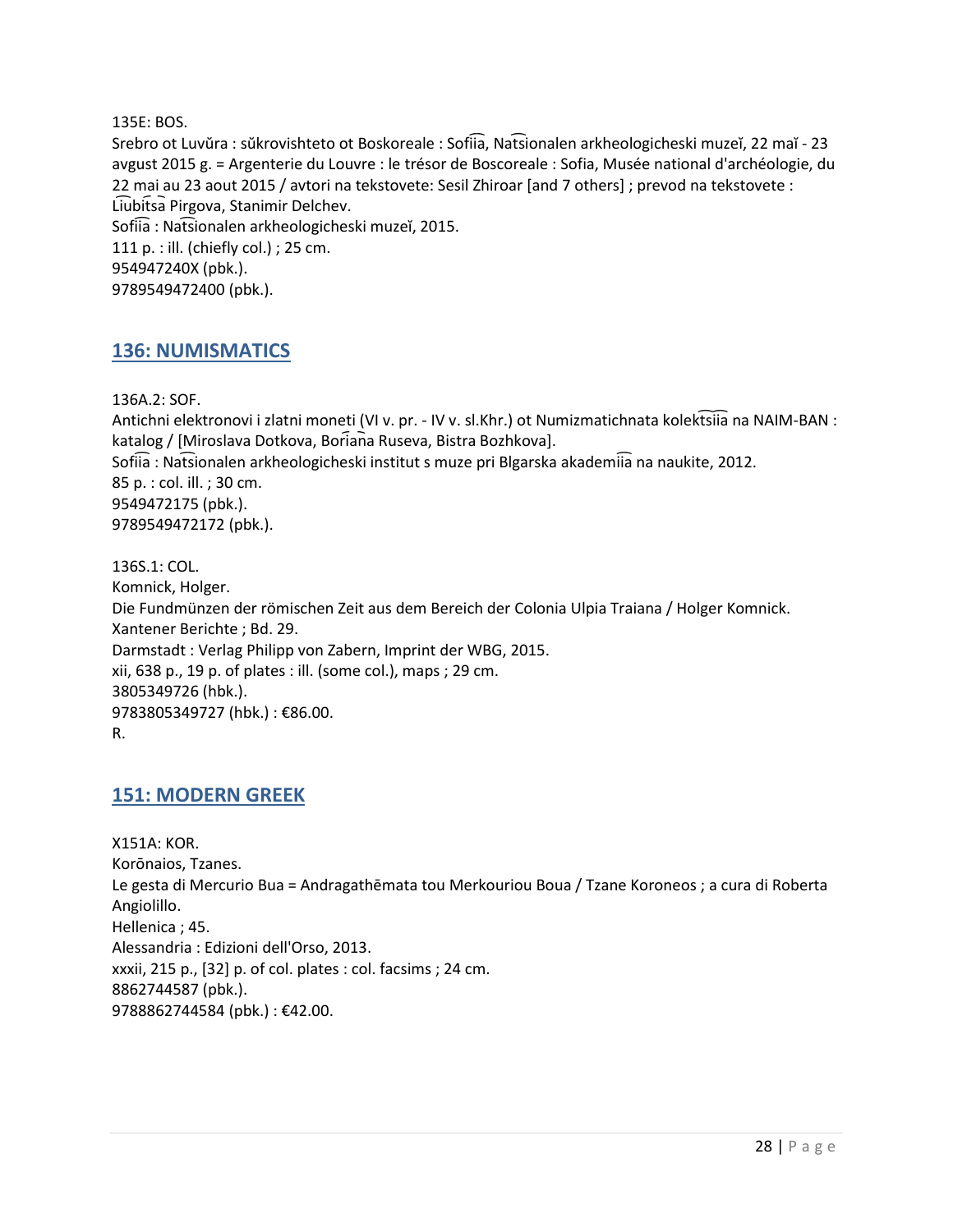## <span id="page-28-0"></span>**152-153: ANCIENT LIFE**

152C Copy 3: KAM. Kamm, Antony. The Romans : an introduction / Antony Kamm. 3rd ed. London ; New York : Routledge, 2015. [xxxii], 277 p. : ill., maps, plans ; 24 cm. 113877667X (hbk.). 1138776688 (pbk.). 9781138776678 (hbk.) : £85.00. 9781138776685 (pbk.) : £23.99. R.

152D: HAU.

Ancient education and early Christianity / edited by Matthew Ryan Hauge and Andrew W. Pitts. Library of New Testament studies ; 533. T & T Clark library of biblical studies. London : Bloomsbury T&T Clark, 2016. xiv, 210 p. ; 25 cm. 0567660273 (hbk.). 9780567660275 (hbk.) : £65.00. 9780567660282 (ePDF). H. or R.

152H: WEL. Weller, Ulrike, 1964- Kosmetisches und medizinisches Gerät : erkennen, bestimmen, beschreiben / von Ulrike Weller, Hartmut Kaiser, Ronald Heynowski. Bestimmungsbuch Archäologie ; 4. München : Deutscher Kunstverlag 2016. 178 p. : ill. (some col.) ; 24 cm. 3422073450 (pbk.). 9783422073456 (pbk.) : €19.90. B. or R.

152J: TON. A cultural history of the senses in antiquity / edited by Jerry Toner. Cultural history of the senses ; 1. London : Bloomsbury Academic, 2014. x, 266 p. : ill. ; 26 cm. 0857853392 (hbk.). 9780857853394 (hbk.) : £60.00. H. or R.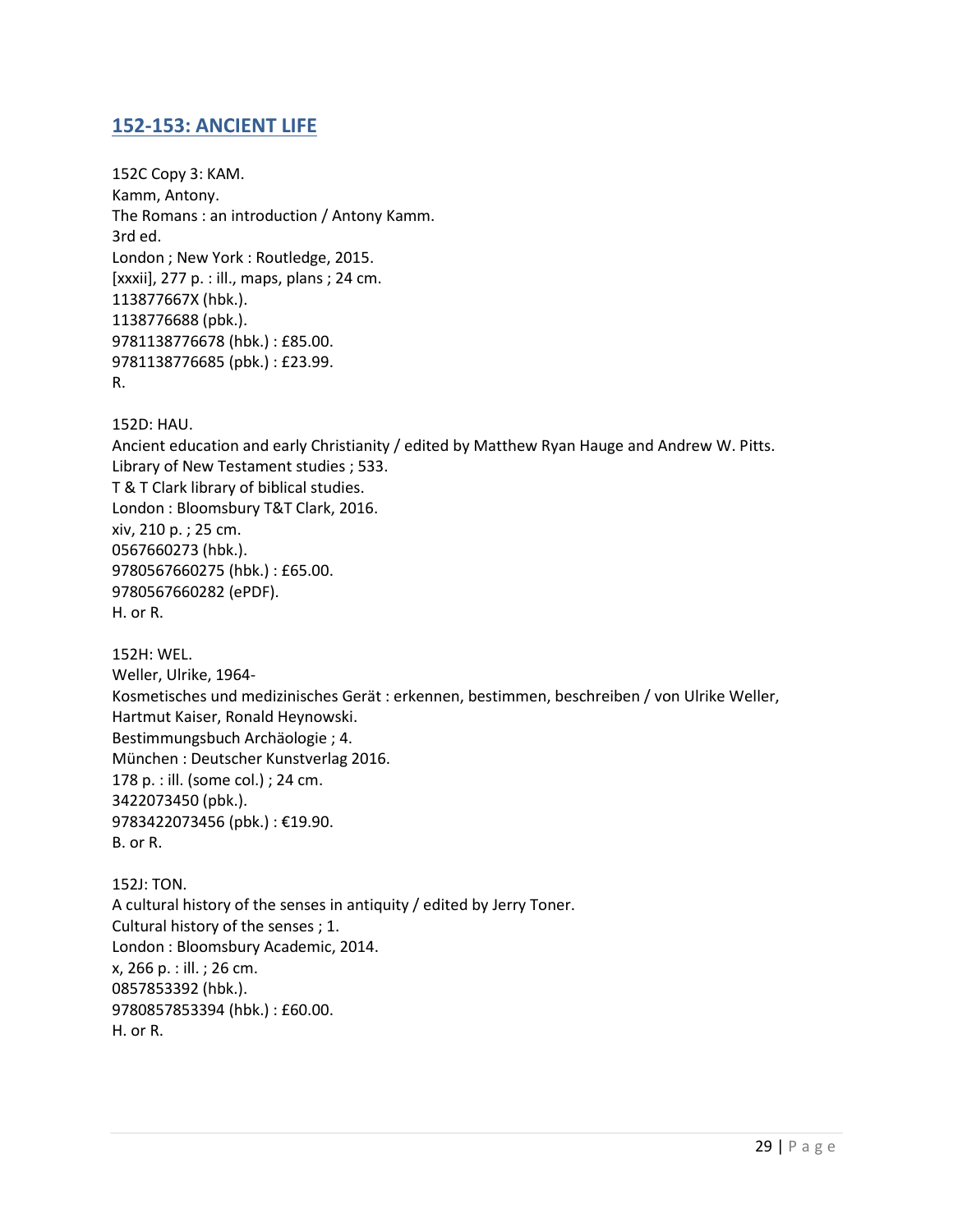152J.1: Copy 5 LEF.

Women's life in Greece and Rome : a source book in translation / [compiled by] Mary R. Lefkowitz and Maureen B. Fant.

4th ed.

London : Bloomsbury Academic, 2016. xxxiv, 457 p. : 40 ill. ; 24 cm. 1472578473 (pbk.). 9781472578471 (pbk.) : £24.99. H. and R.

ST.20.

Ad familiares - Familie und Verwandtschaft in der griechisch-römischen Antike / Editors/Herausgeber Jörg Erdtmann - Nadine Leisner unter der Schirmherrschaft von Martina Seifert. Hephaistos, Kritische Zeitschrift zu Theorie und Praxis der Archäologie und angrenzender Gebiete ; 31, 2014. Berlin : LIT, 2015. 242 p. : ill. ; 30 cm. 3643998031 (hbk.). 9783643998033 (hbk.).

152J.3: GLA.

Houses of ill repute : the archaeology of brothels, houses, and taverns in the Greek world / edited by Allison Glazebrook and Barbara Tsakirgis. Philadelphia : University of Pennsylvania Press, 2016. viii, 256 p. : ill., plans ; 24 cm. 0812247566 (hbk.). 9780812247565 (hbk.) : £45.50 / \$69.95.

153A: MAN. Manning, Roger B. (Roger Burrow), 1932- War and peace in the Western political imagination : from classical antiquity to the age of reason / Roger B. Manning. London : Bloomsbury Academic, 2016. xxv, 364 p. ; 25 cm. 1474258700 (hbk.). 9781474258708 (hbk.) : £80.00. 9781474258722 (ePDF). 9781474258715 (ePub). H. or R.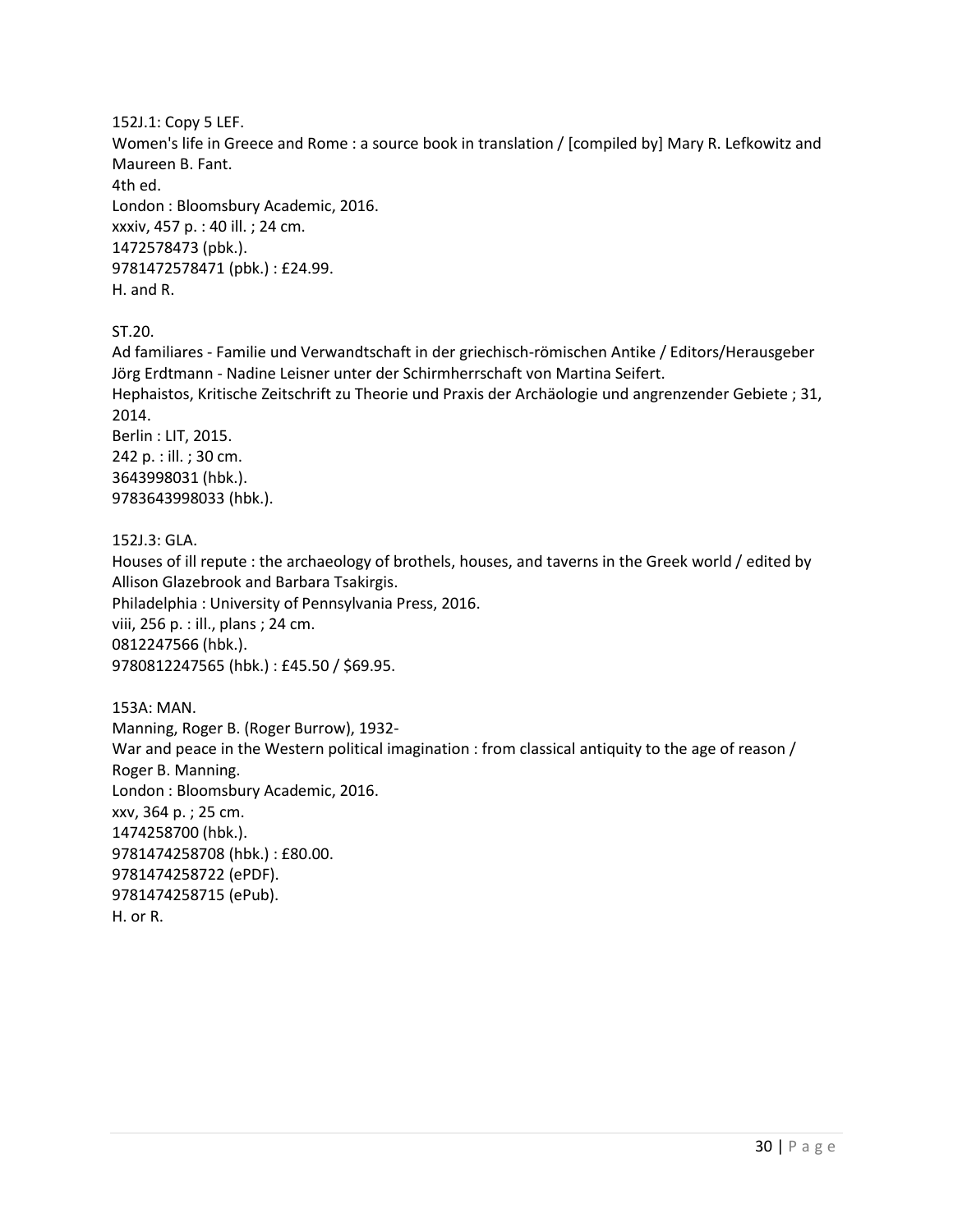153A.1: D'AM. D'Amato, Raffaele, 1964- Imperial Roman warships 27 BC -193 AD / Raffaele D'Amato ; illustrated by Guiseppe Rava. New Vanguard ; 230. Oxford : Osprey Publishing, 2016. 48 p. : ill. (some col.) ; 25 cm. 1472810899 (pbk.). 9781472810892 (pbk.) : £10.99 / \$17.95 / Can.\$23.50.

153A.1: DES. DeSantis, Marc G. Rome seizes the trident : the defeat of Carthaginian seapower and the forging of the Roman empire / Marc G. DeSantis. Barnsley, South Yorkshire : Pen & Sword Military, 2016. xiii, 253 p. : ill., maps ; 24 cm. 1473826985 (hbk.). 9781473826984 (hbk.) : £19.99 / \$32.95. R.

153C: BÉR. Bérard, François. L'armée romaine à Lyon / par François Bérard. Bibliothèque des écoles françaises d'Athènes et de Rome ; fasc. 370. Rome : École française de Rome, 2015. viii, 620 p., [8] p. of col. plates : ill. (some col.), col. map ; 24 cm. 2728310858 (pbk.). 9782728310852 (pbk.) : €54.00. R.

153D: ROH. Rohde, Dorothea. Wirtschaft / Dorothea Rohde, Michael Sommer. Geschichte in Quellen. Antike. Darmstadt : WBG (Wissenschaftliche Buchgesellschaft), 2016. 190 p. : illl., maps, plan ; 24 cm. 3534263707 (pbk.). 9783534263707 (pbk.) : €19.95.

153D: SPE. A history of market performance : from ancient Babylonia to the modern world / edited by R.J. Van der Spek, Jan Luiten van Zanden, E.S. van Leeuwen. Routledge explorations in economic history ; 68. London : Routledge, 2015. xxii, 590 p. : ill. ; 25 cm. 0415635446 (hbk.). 9780415635448 (hbk.) : £95.00. 9781315852379 (e-book). H. or R.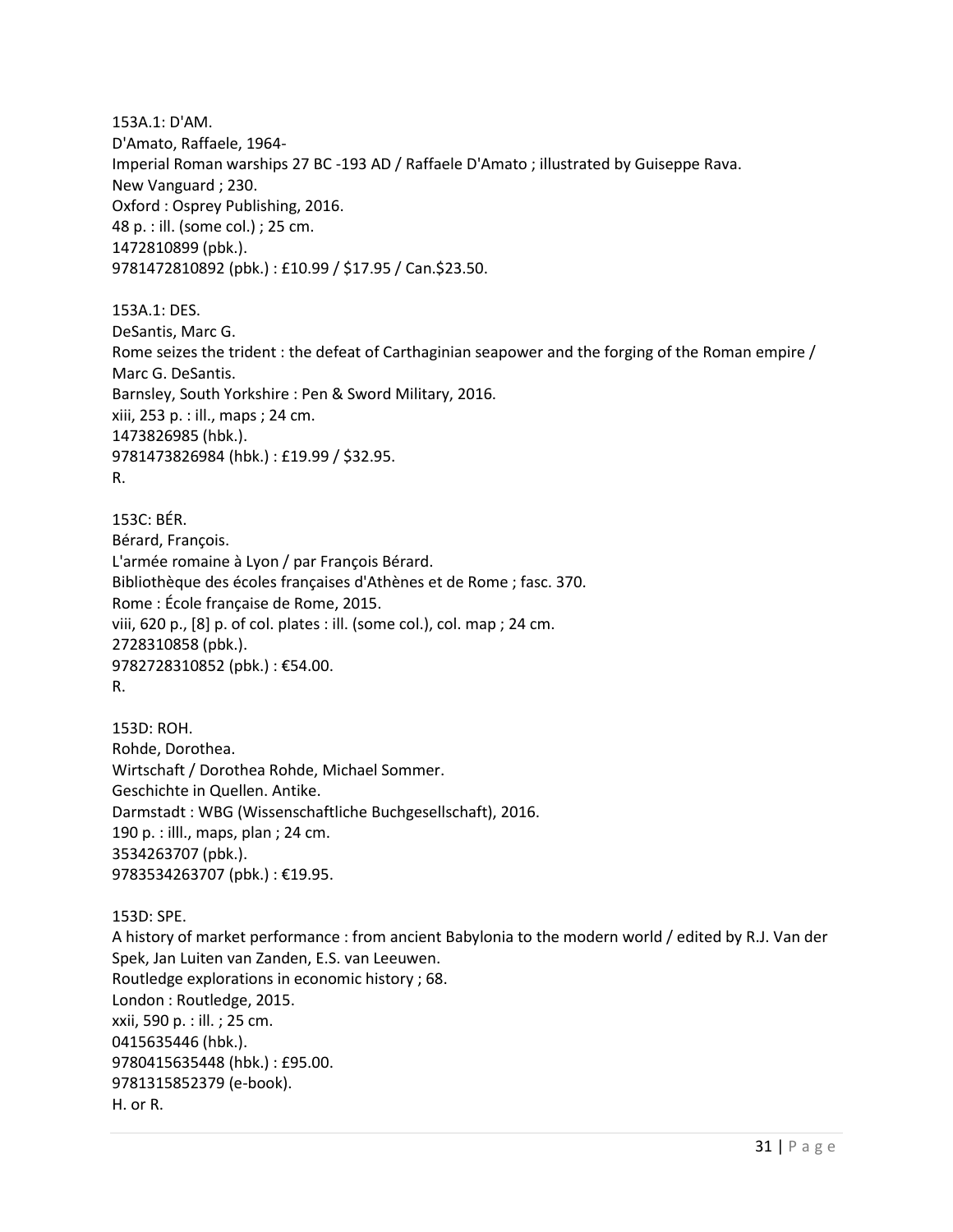153E: BUB. Bubelis, William Stanley. Hallowed stewards : Solon and the sacred treasurers of ancient Athens / William S. Bubelis. Societas : historical studies in classical culture. Ann Arbor : University of Michigan Press, 2016. xv, 272 p. ; 24 cm. 0472119427 (hbk.). 9780472119424 (hbk.) : \$75.00. H.

153G.2: MIK. Mikedakē, Maria. Ta skēnika tou theatrou tēs Hellēnistikēs epochēs / Maria Mikedakē. Athēna : Ekdoseis Philntisi, 2015. 318 p., [45] p. of col. plates : ill., plans ; 21 cm. 6185101149 (pbk.). 9786185101145 (pbk.) : €28.00.

## <span id="page-31-0"></span>**202: FESTSCHRIFTEN**

202: BAR. Moesica et Christiana : studies in honour of Professor Alexandru Barnea / edited by Adriana Panaite, Romeo Cîrjan and Carol Căpiţă. Brǎila : Muzeul Brǎilei "Carol I" ; Editura Istros, 2016. 739 p. : ill., plans, col. port. ; 30 cm. 6066541811 (hbk.). 9786066541817 (hbk.).

## <span id="page-31-1"></span>**203-206: CLASSICAL STUDIES ETC.**

203B: BUT. Deep classics : rethinking classical reception / edited by Shane Butler. London : Bloomsbury Academic, an imprint of Bloomsbury Publishing Plc, 2016. ix, 347 p. : ill. ; 24 cm. 1474260527 (hbk.). 9781474260527 (hbk.) : £55.00. 1474260519 (pbk.). 9781474260510 (pbk.) : £19.99. 9781474260541 (ePDF). 9781474260534 (epub). H. or R.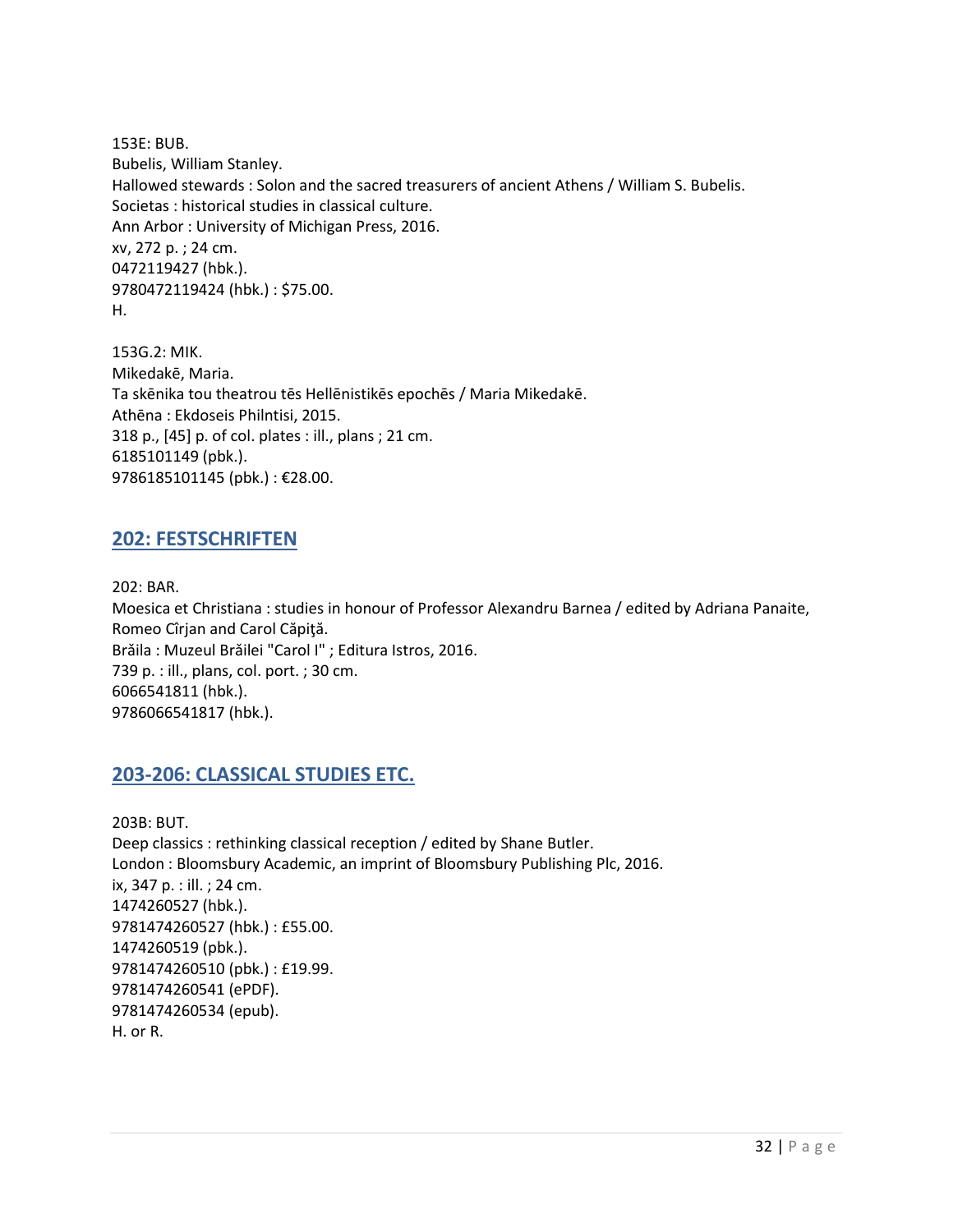X203C: BAL.

Piemonte antico : l'antichità classica, le élites, la società fra Ottocento e Novecento / a cura di Andrea Balbo e Silvia Romani. Culture antiche. Studi e testi ; 27. Alessandria : Edizioni dell'Orso, 2014. 244 p. : ill. ; 24 cm. 8862745583 (pbk.). 9788862745581 (pbk.) : €25.00.

203C: MON. Monfasani, John. Greek scholars between East and West in the fifteenth century / John Monfasani. Variorum collected studies series ; CS1058. Farnham, Surrey : Ashgate, 2016. xii, [306] p. in various pagings : facsims., port. ; 23 cm. 1472451538 (hbk.). 9781472451538 (hbk.) : £95.00. H.

XST.17.

Dal progetto di lettura di Carlo Bo alla lettura nell'era digitale : atti del Convegno nel Centenario della Nascita di Carlo Bo, Urbino, 24-25 novembre 2011 / a cura di Marta Bruscia. Studi urbinati / B : Scienze umane e sociali ; 82, 2012. Urbino : Fondazione Carlo e Marise Bo per la Letteratura Europea Moderna e Contemporanea, 2013. 154 p. : port. ; 24 cm. 8839209816 (pbk.).

9788839209818 (pbk.) : €25.00.

XST.2.

Nel laboratorio del filologo : Vincenzo Di Benedetto interprete dei classici. Studi e ricerche. Note e discussioni.

Annali della Scuola Normale Superiore di Pisa, Classe di Lettere e Filosofia ; 5.Ser. 7.2015,2. Pisa : Edizioni ETS, [2018].

[268]-545 p. : ill., plans ; 24 cm.

204B: RUB.

Heiligtümer, Papyri und geflügelte Göttinnen : der Archäologe Otto Rubensohn / herausgegeben von Aubrey Pomerance und Bettina Schmitz. Hildesheimer ägyptologische Beiträge ; 53. Hildesheim : Verlag Gebrüder Gerstenberg, 2015. 120 p. : ill., facsims, map, plan, ports ; 31 cm. 3806788065 (hbk.). 9783806788068 (hbk.) : €39.95. H.